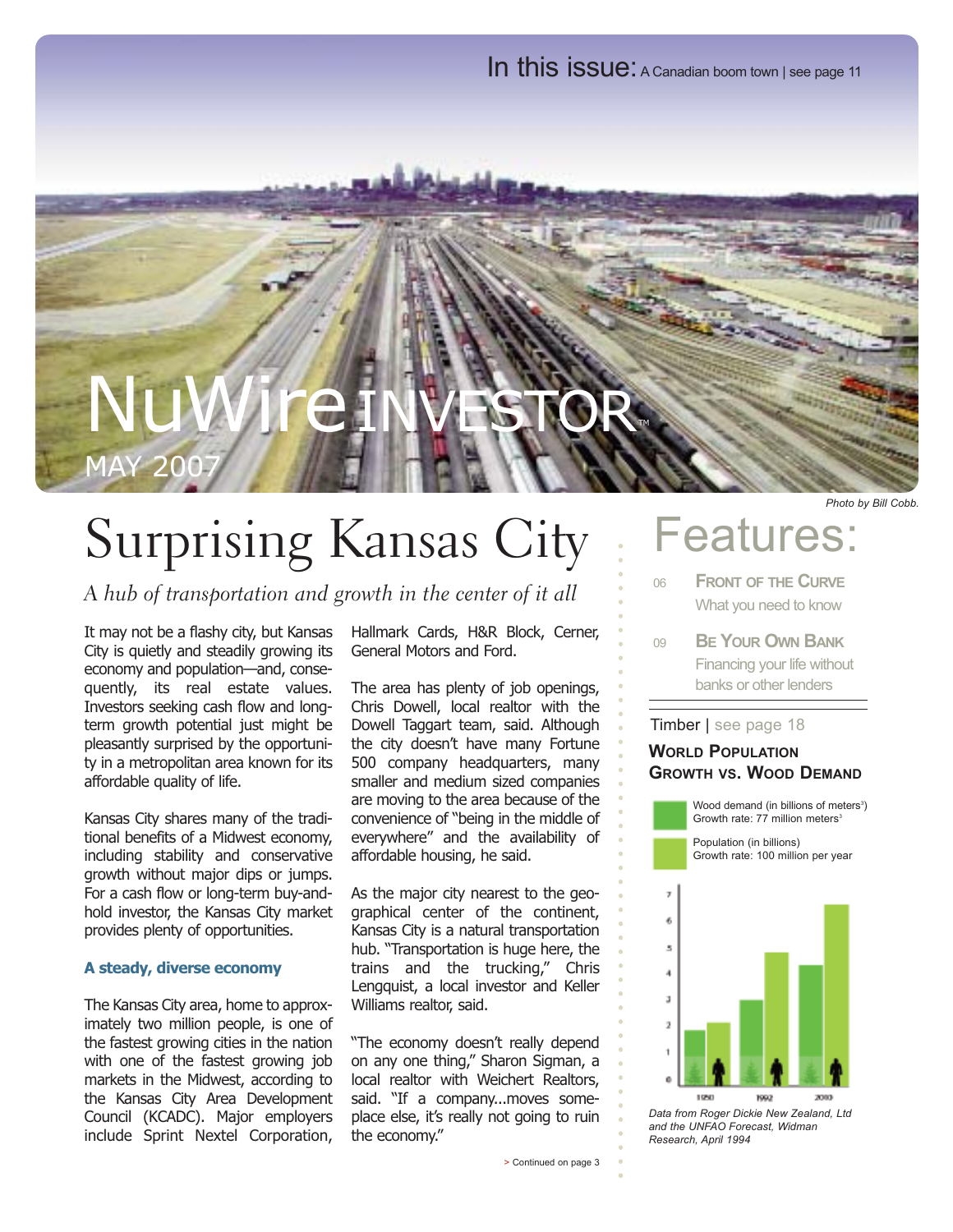## From the Editor

As an investor, I have been consistently disappointed in the quality of information available for investors in real estate, business and other non-traditional investments. The Internet offers an almost unlimited amount of content, but no clear map on how to navigate it. The time required to filter through that information to find credible answers and insight, even from the most powerful search engines, is daunting. With this in mind, NuWire Investor was born to filter through the mass of information and bring to light what is relevant, credible and intriguing for investors.

There are many publications, media outlets and rating services that cover the traditional investments of stocks, bonds and mutual funds. Unfortunately for investors in more controlled assets such as real estate, small business and lending, there is little market guidance from media sources. Traditional newspapers and magazines rarely cover stories from the perspective of an alternative investor. We at NuWire Investor aim to change that. We feel passionately about investments that allow for greater profit, more control and added flexibility. We think that in order to succeed financially, most individuals need to at least approach investing as a part-time hobby.

Our goal, and it starts with this first subscription-only issue, is to arm investors with inexpensive knowledge that can help them use controlled investments to achieve their own personal goals and dreams. It is our belief that the key to becoming a successful investor is having access to great information. Our commitment is to be one of your valued sources of great investing information.

We hope you find our May 2007 issue beneficial, and we encourage you to share your feedback with us. Your comments will help us continue to refine and evaluate the quality of the content we deliver, in an effort to consistently improve its value to NuWire Investor subscribers (NuWire Investors).

Best of luck in your investing endeavors.

Jeremy Ames, Executive Editor

## Table of Contents

- <sup>01</sup> **Surprising Kansas City** A hub of transportation and growth in the center of it all <sup>02</sup> **From the Editor** A note on this month's issue <sup>05</sup> **Kansas City's Affordability** A side-by-side comparison of cities <sup>06</sup> **Front of the Curve** What investors need to know to maintain a competitive edge <sup>09</sup> **Be Your Own Bank** Borrow from—and repay—yourself <sup>11</sup> **Boom Town: Edmonton** What to learn from an archtype <sup>14</sup> **Edmonton's Rental Rates** Housing boom spikes rates <sup>15</sup> **Edmonton's Housing Prices** A side-by-side comparison of Canadian cities <sup>16</sup> **Rocky Mountain Oil** The area houses the largest oil shale deposits in the world <sup>18</sup> **Renewable Resource** Timber as an investment
	- <sup>21</sup> **New Zealand Forests** A growing market
	- <sup>22</sup> **Investor Highlight** An interview with mortgage broker and real estate investor Katherine Swanberg

#### **NuWire Investor Editorial Staff**

**Associate Editor** Elizabeth Smith **Associate Editor** Trista Winnie **Creative Editor** Marie Langhout **Senior Analyst** Eric Ames

#### **We appreciate your feedback!**

Visit www.NuWireInvestor.com, where you can sign up to read the first issue for free, comment on articles and access exclusive audio interviews with industry experts and seasoned investors. You can also send feedback to editor@nuwireinvestor.com.

© 2007 NuWire, Inc. All Rights Reserved. Reproduction in whole or in part without express written permission is prohibited.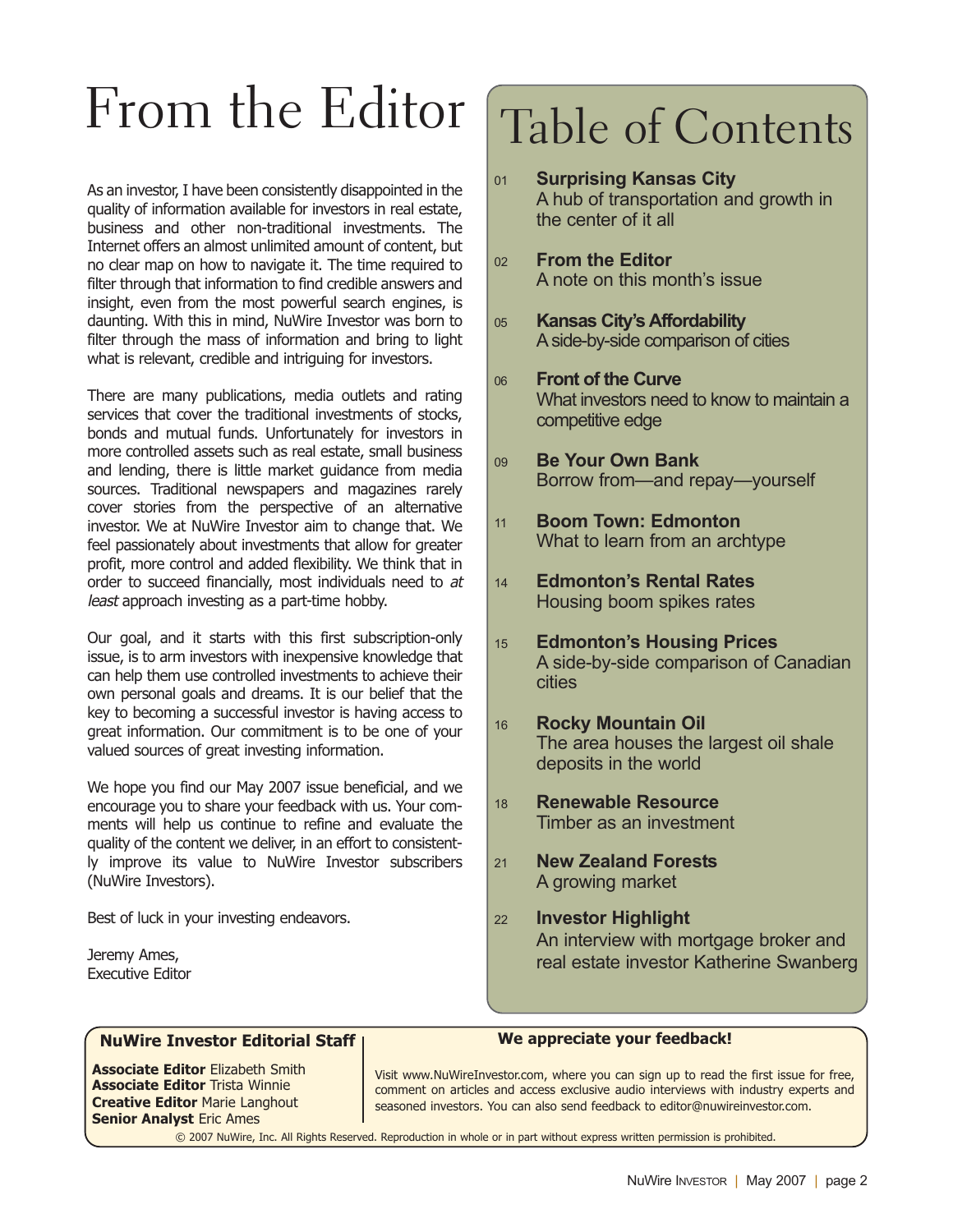Kansas City

#### **Affordability increases buyer pool**

Residents of the Kansas City area benefit from an affordable cost of living relative to average salaries, according to the American Chamber of Commerce Researchers Association (ACCRA) Cost of Living Index. This makes Kansas City one of the most affordable large U.S. cities, according to the KCADC.

"We have a lot of disposable income here compared to other markets around the country as far as your tenants and your homeowners are concerned," Lengquist said.

Because the cost of living is relatively low, Kansas City has a large pool of prospective homebuyers. This is an advantage during a period when subprime lending looms as a dangerous problem for much of the nation.

Disposable income and affordable homes make it easier for first-time buyers to afford homes in Kansas City than in many other national markets. The first-time homebuyer market is "still real strong," Dowell said, because "you can still get homes here in the \$110,000 to \$120,000 price range."

"I'm very much into education and conferences, and I do a lot of national training…so I really get a good look at what's going on around the country, and I'll tell you, what really excites me about the Kansas City area is that it's one of the few places left in the country where you can get a three bedroom, two bath, two car garage home for...\$60,000 to \$70,000," Brad Korn, a local Keller Williams realtor, said.

One of Kansas City's main advantages "is that it's so much easier to get into investment property," Michael Fry, a local property manager, said. "You're really getting a great value."

#### **A conservative investor's market**

"The real estate market in Kansas City

## > Continued from page 1<br>Affordability increases burge need The Kansas City Vicinity



*Map courtesy of the Kansas City Area Development Council.*

is pretty stable," Ron Yarbrough, a certified mortgage planning specialist based in the Kansas City area, said.

Although Kansas City doesn't experience the "big growth" that occurs on the coasts, "the big difference here is that we get steady growth, basically 5 percent year in, year out, hardly ever any dips. It's just a nice safe place for long-term real estate investing," Lengquist said.

Kansas City is really not a get-richquick market for real estate, Fry said. "The properties here are not overpriced, not so much affected by the housing market bubble, and therefore much safer and stable in the long run."

Indeed, Fortune's May 2006 issue dubbed Kansas City a "safe haven for real estate."

"You can get a better rate of return here than you can in a lot of the other states," Sigman said.

The area has "great cash flow opportunities" as well as "a very consistent 5 to 7 percent appreciation," Dowell said. Most of his investors are focused on either cash flow or long-term buy-andhold strategies.

Flipping is less successful and "not really our cup of tea here in the Midwest," he said. "In the Midwest, if you look to buy a property and flip it, you've got to really do your research...because we don't have the margins like they do when things are going right on the coasts."

Although he doesn't recommend flipping, Dowell said investors who want to flip should look for areas with less competition, such as Wyandotte County and areas north of the river.

Lengquist agreed that "there's just not enough margin" in many properties for a buy-and-sell approach to be profitable. Investors interested in rehabbing will find the most success in neighborhoods just outside the downtown core, such as Waldo and Brookside, because "you're just going to have a bigger pool of people who are looking to buy," he said.

Conservative, realistic investors succeed in Kansas City, Dowell said. Those expecting dramatic short-term appreciation are looking in the wrong place. "A very conservative investor will do very well here. You don't typically see the investors lose a lot of money here."

The most successful investors in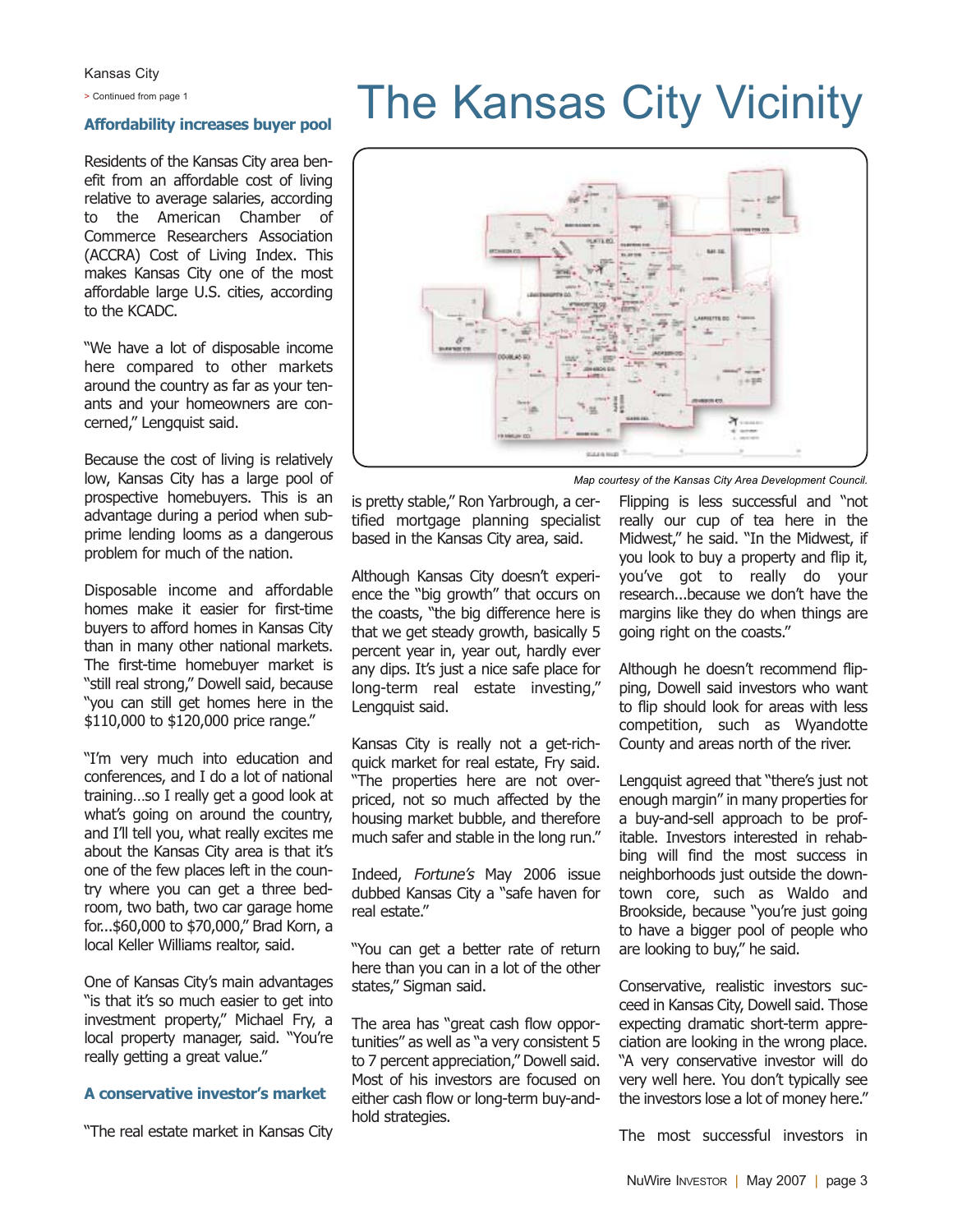

Kansas City combine a buy-and-hold approach with cash flow, Fry said. "Cash flow is air for investors, and without it you can't stay in the game very long. But at the same time where you're going to see much of your gains over time is through property appreciation."

Korn sees the flat market as an opportunity for investors. "You can buy houses at a little better price now" and rent them out without much difficulty. "The whole Kansas City area has got a good rental market."

#### **Single and multi-family strategies**

Single family properties hold the most potential for long-term appreciation, Lengquist said. Another advantage is "a real large pool of potential buyers" when it comes time to sell, he said.

Many out-of-state investors are interested in duplexes and fourplexes, Korn said, but he personally leans toward the three bedroom, two bath, two car garage, fenced yard home "because I know that that is going to be in high demand no matter what."

The easiest properties to rent are three bedroom duplexes and single family houses with garages, dishwashers, washer/dryers and refrigerators in stable, family-friendly suburban neighborhoods, Fry, who specializes in the southern Kansas City suburban area, said.

One bedroom apartments and condos are also "pretty quick to rent," but two and four bedroom properties are more difficult, Fry said.

Many investors like multi-family properties because they offer a more steady income; if one unit is vacant, the investor still receives income from the other units. "It provides them with a little bit of a margin for error," Lengquist said.

Lengquist said the downside to multifamily properties is that they tend to appreciate along with rental rates rather than neighborhood values. "So there are positives and negatives in both," he said. "It comes down to the criteria of the particular investor."

Regardless of the specific strategy, the main pitfall lies in getting "sticker excited," said Korn, who has seen many investors pay too much for properties. "You definitely need somebody who really knows the area, that can look at what the neighborhood's been selling for." Long-distance investors need to find local comparables and avoid comparing prices to their local markets.

#### **Downtown revitalization**

During the 1990s, Kansas City's downtown core "hollowed out," with population loss at the core and growth around the periphery, according to an October 2002 report by the Brookings Institution Center on Urban and Metropolitan Policy.

The downtown core is showing strong signs of growth and revitalization. Approximately \$4.5 billion is being invested in the downtown core, including the Power and Light District, Sprint Center, H&R Block World Headquarters and renovation of the Kansas City Convention Center, according to the KCADC.

"There's a lot of growth downtown," Sigman said. The downtown area is being cleaned up and is becoming nicer and safer, she said.

"I think that a lot of the younger people are moving back into the city," Lengquist said. "People are excited about the city again."

The downtown area is experiencing a condo boom in its urban core, Lengquist said, but he is "not sold on their returns as far as investments go."

Kansas City's condo market "is very strong," Korn said. "You will hear controversy when you talk to people whether or not it's tapped out or whether it's just beginning. I think it's somewhere in the middle there."

While young professionals "like access to the nightlife obviously and to the downtown areas where they're most likely going to be working," Lengquist said he sees more opportunity in areas slightly outside the urban core.

"I think that there are much better places to put your money than the condos downtown," Lengquist said. He said returns will be better in "the Waldos and Brooksides and Overland Parks and Olathes."

#### **Suburban strength**

The suburbs in the seven counties surrounding Kansas City hold two-thirds of the area's population, according to a November 2005 article in the Kansas City Star.

The Kansas City area straddles the Kansas and Missouri border, with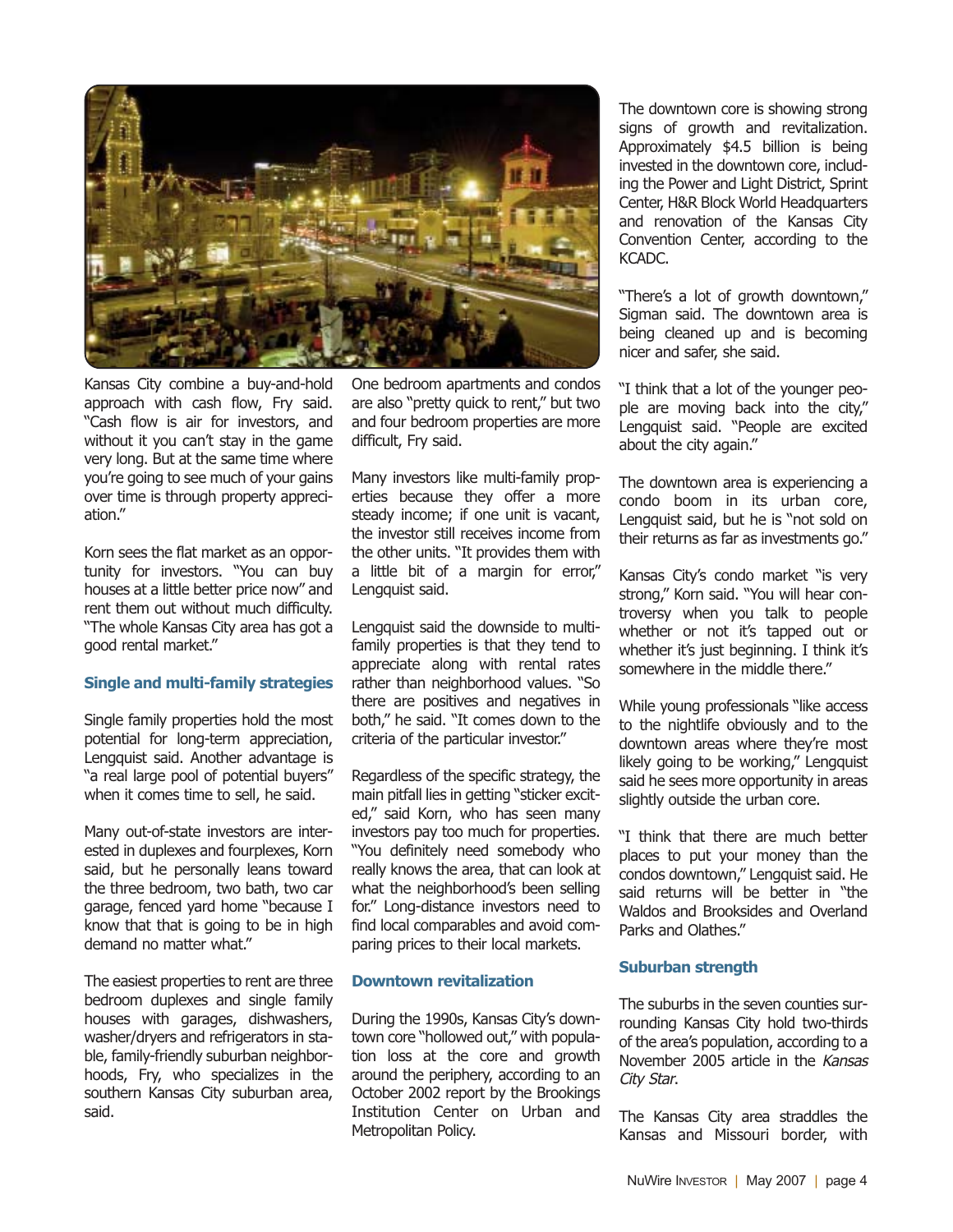growth currently expanding outward in all directions, Korn said.

In the past, the nicer northern suburbs were isolated little islands, but "now everything's starting to grow together" as Kansas City proper expands, Korn said.

"Younger families are really attracted to luxury apartments or the loft areas, and there's just been an explosion and growth of the luxury apartments, especially in Johnson County, Kansas, in the last couple of years. The building of luxury apartments have slowed but they still continue to be rented at a very high rate," Fry said.

On the Missouri side, the Raymore and Belton areas are experiencing notable growth as well, Fry said.

"The new construction and the subdivision building...has slowed down. You've really seen a lot of builders kind of pull back a little bit just with the market flattening out and the amount of inventory coming on the market…the existing homes right now are just a really, really good value," Korn said.

The northern and southwestern suburbs have higher prices than the eastern side of the city, Korn said. He said the best values and opportunities for cash flow are found in the east.

Cash flow is a little more difficult to achieve in the north, and it is significantly tougher on the Kansas side because property values are higher, Korn said.

#### **Future outlook**

In the future, most local experts expect to see moderate, consistent growth in property values.

"I think…we're going to continue to average about 7 percent over a 10 year period of time, but that could be 3 percent this year and 12 [percent] next, but I think we're going to continue with our average that we've had

### Kansas City's Affordability

| <b>CITY</b>             | <b>RATIO OF MEDIAN HOME</b><br><b>VALUE TO MEDIAN</b><br><b>FAMILY INCOME</b> | <b>MEDIAN HOME VALUE</b> | <b>MEDIAN FAMILY INCOME</b> |
|-------------------------|-------------------------------------------------------------------------------|--------------------------|-----------------------------|
| <b>KANSAS CITY</b>      | 2.4                                                                           | \$157,000                | \$65,400                    |
| <b>MIAMI</b>            | 6.7                                                                           | \$311,000                | \$46,350                    |
| <b>WASHINGTON, D.C.</b> | 5.0                                                                           | \$428,000                | \$86,200                    |
| <b>LOS ANGELES</b>      | 9.6                                                                           | \$525,000                | \$54,450                    |
| <b>NEW YORK</b>         | 7.9                                                                           | \$457,000                | \$57,650                    |
| <b>SAN FRANCISCO</b>    | 9.4                                                                           | \$835,000                | \$88,450                    |

*Source: CNN Money*

#### *Right*

*Numbers were pulled from recent listings of 12-unit buildings of comparable age, size and type.*

### Above<br> *Source: CNN* **Comparable Investments**

| <b>CITY</b>             | PRICE       | <b>CAP RATE</b> |
|-------------------------|-------------|-----------------|
| <b>KANSAS CITY</b>      | \$325,000   | 9.31%           |
| <b>MIAMI</b>            | \$950,000   | 7.05%           |
| <b>WASHINGTON, D.C.</b> | \$960,000   | 6.32%           |
| <b>LOS ANGELES</b>      | \$1,580,000 | 4.52%           |
| <b>NEW YORK</b>         | \$2,200,000 | 5.00%           |
| <b>SAN FRANCISCO</b>    | \$2,625,000 | 3.74%           |

over the last 30 years," Yarbrough said.

The low prices Kansas City is experiencing mean that "it's the best time for a buyer to take advantage of that market," Korn said. He expects appreciation to "kick back up again this year" and reach around 2 to 3 percent.

Although he has not yet seen many lease options, Dowell expects them to grow in popularity as some buyers find it more difficult to get financing because of stricter lending standards.

The subprime market problems may also lead to an increase in foreclosures, Fry said. Investors should prepare for opportunities in buying out property owners and saving them from bank ruptcy, as well as traditional foreclosure purchases and rehabs, he said.

Although a spike in foreclosures could have a temporary negative effect on property values, "that might be a great time for an investor to get in, purchase some properties at great prices and then see the values go up over time," Fry said.

The future outlook for Kansas City is one of stability and predictability, Korn said. "I don't see any little secret things coming out, or some new big wave hitting…what you see is just going to consistently grow for a little while, and it's just a very consistent market." ■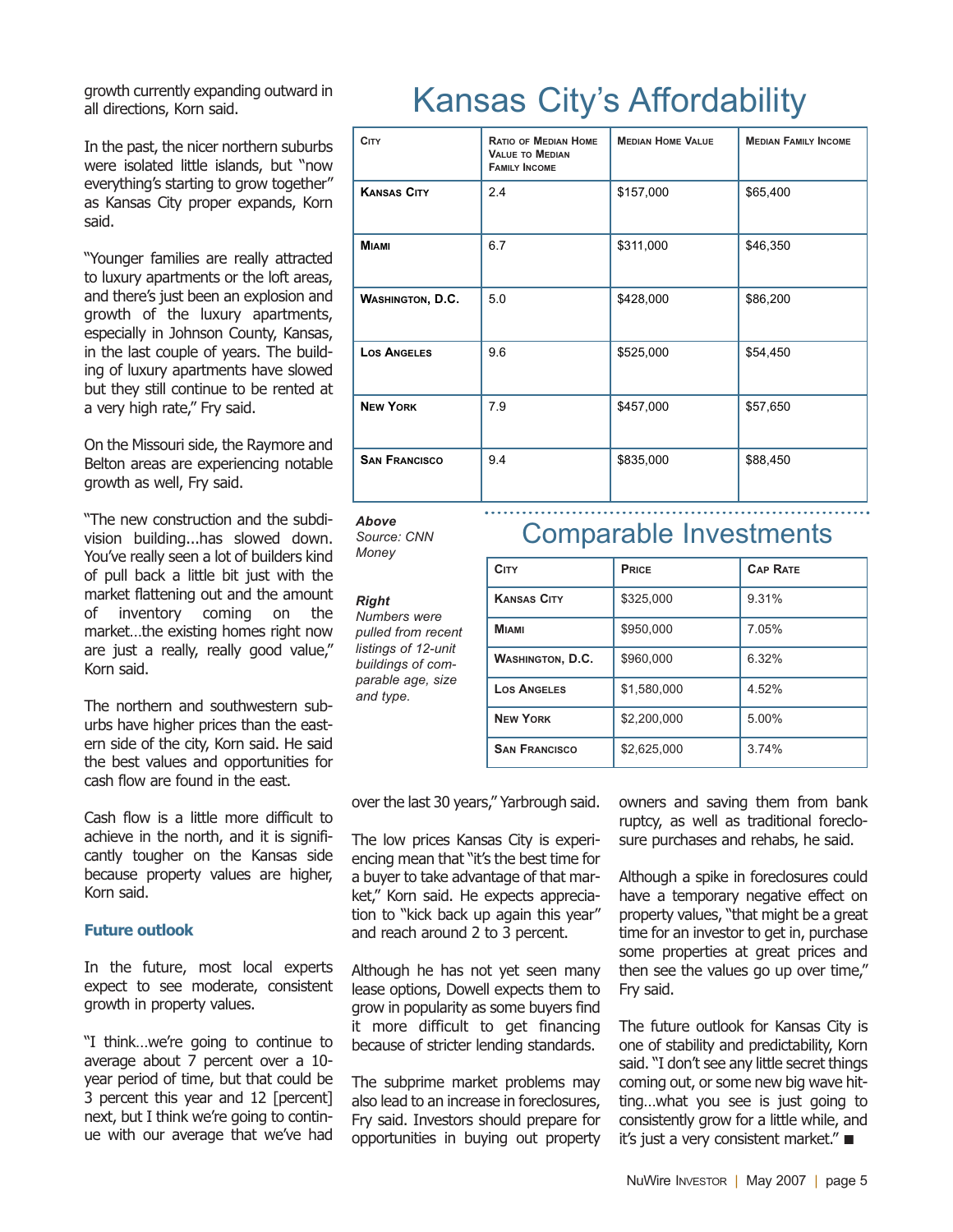

# Front of the Curve

What investors need to know to be in the know

When markets are bullish, it's easy to be a successful investor; you buy something and it increases in value. Unfortunately, stock, real estate and other investment markets are constantly changing.

Successful investors seem to stay a step ahead of the crowd, sensing opportunity when others see risk. These investors make money in both up-trending and down-trending markets. What is the secret that allows them to stay at the front of the curve? It's what and who they know, of course.

#### **Know People**

Successful investors know a network of reliable, credible sources is key to staying ahead of the pack. Investors who are social have an advantage in identifying contacts, building relationships and cultivating trust and respect.

"You have to be really, really well networked," David Dweck, a south Florida realtor, hard money lender and investor, said. "I always have my investor cap on, no matter what I do."

Dweck, who holds leadership roles in two investment clubs, uses every possible social opportunity to build and expand his network. Civic organizations, business meetings, charity events and school activities can "help you get connected with the people who could potentially bring you deals," he said.

SEC regulations limit many people and companies in how and to whom they can advertise their investment offerings. For this reason, many of the best investment opportunities can only be found through word-of-mouth. The bigger the network an investor has, the more choices and opportunities for investing are available.

Established relationships give investors an edge in highly competitive markets. In the real estate market in Edmonton, Alberta, for example, relationships and contacts are crucial, Les Michaelson, a real estate investor and president of the Edmonton Revenue Property Investors Association, said.

A commercial or multi-family property in Edmonton does not sell through the MLS, Michaelson said. "It sells by word-of-mouth. It sells by a realtor getting a listing and giving a guy like me a phone call that is kind of in their back pocket already. Or...a list of buyers that have contacted them."

Most foreign countries don't even have an official listing system for properties, so word-of-mouth is the main way real estate deals are done.

A network of solid sources can also help minimize mistakes by providing insider knowledge. Many lessons can be learned the easy way through the experience of others rather than the hard way, through personal experience.

The most successful investors are careful to take advice from the right people. Many novices listen to "experts" who don't really have practical experience in the field, Robert Locke, an Atlanta area real estate investor and property manager, said. Experienced contacts can save an investor from some painful mistakes and headaches.

Investment clubs and associations are a good way to begin building a base of credible contacts; investors who gather at those meetings trade insider information and work together to make deals, Locke said.

An investor should "affiliate with a real estate investors association or real estate investment club in their area and get good, solid advice from someone who's been there, done that," Dweck said.

Investors in the U.S. can find a local Real Estate Investment Association (REIA) chapter through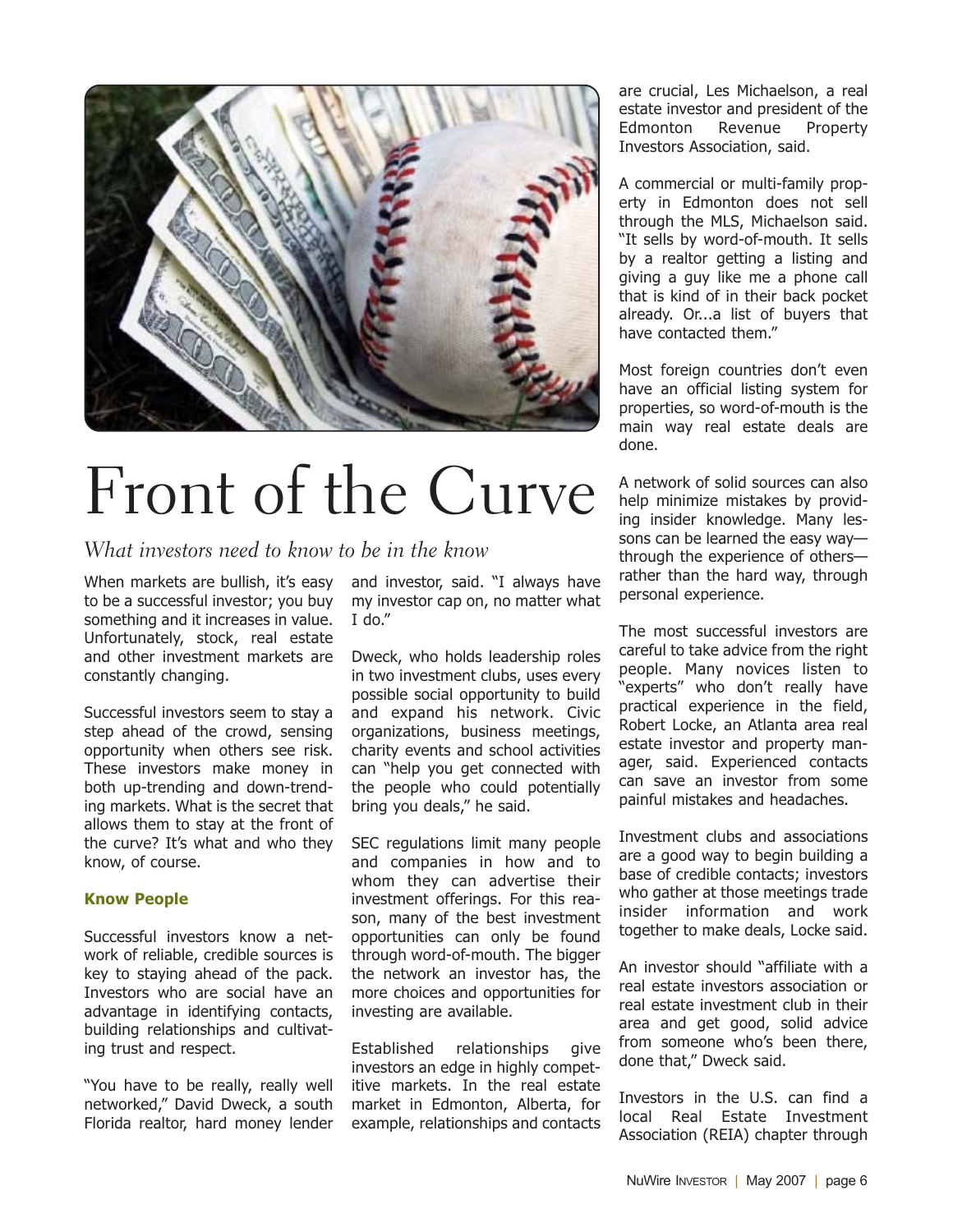www.nationalreia.com, Katherine Swanberg, a Seattle area real estate investor, said.

"I think if you're just starting out, you need to network. You need to show up at these meetings and find people in your community, in your industry, doing the kind of investing you want to do, so you can find a mentor program, a coaching program," she said.

#### **Know Your Market**

There are many ways for investors to develop knowledge of a market. In an era where vast amounts of information are available through the Internet, investors must develop trusted go-to sources to provide a balanced overall perspective. Sources may include informed people, experts, books, investment publications, websites and seminars.

"It really matters to take time to understand the city, the area, the neighborhood...and to not jump in too quickly," Michael Fry, a Kansas City property manager, said. "I've seen owners that get excited about real estate, they put a lot of money out there too fast without really understanding what they're doing...I've seen a couple owners go into foreclosure over it."

"Pay attention to what is going on," Dweck said. "It's not a matter of being trendy. It's just a matter of following the market and then

### "You have to be a voracious reader."

David Dweck, realtor/investor

being able to perform in that market."

Some market observation can occur in ordinary social interactions, Joel Kotkin, an internationally recognized authority on global, economic, political and social trends, said. "If you go to a party and everybody's complaining about what's going on, and they're talking about moving someplace else, well, that tells you something."

The media also can provide valuable market information. "You have to be…a voracious reader. I start my day every day with a local real estate and law newspaper," Dweck said. "If you're not in the loop, if you're not consistently feeding your brain and getting out there…you'll never get a deal done."

Investors can also use the media to identify negative public perceptions that could deter others. Negative media hype can cause investors and homebuyers to pause, Todd Millar, owner of an Edmonton area investment company, said. "That is where the opportunity lies...in these plateaus....If you're investing on a fundamental market where you can go in and see that as just a temporary lull."

Educational seminars can be helpful, even for experienced investors. "You can never stop learning…I spend a lot of money on my education," Dweck said. He attends a seminar outside his area every year and constantly reads real estate books.

Investors should be choosy about which seminars they spend money on, Swanberg, who is vice president of her local investment club, said. "It's hard...for a new investor to find really good content, and to not pay for a lot of fluff."

Swanberg said she would rather see people "pick a strategy and focus and do a couple deals and systemize what they're doing. I think their results would be better than if they went out and spent money and bought 10 different boot camps on 10 different ways to invest."

Along with diligent research and education, practical experience is a natural way to continue enhancing market knowledge. Dweck suggested investors keep journals so "they can really keep track of what they're doing or not doing." This helps people be accountable to themselves, he said, and reveals how their actions align with their plans.

#### **Know Thyself**

Finally, successful investors know their own strengths and weaknesses, as well as which strategy fits them best. They then use discipline to stick with that strategy, even in the face of temptation.

Investors need to determine their competitive strength and expertise. This means "finding where your comfort level is, where your expertise is, and investing in it. If your real expertise is understanding the dynamics of core cities, then you ought to try to figure out how to take advantage of those trends," Kotkin said.

A careful analysis of risk tolerance will help determine the investment style and strategy that best fits a particular investor. Age, existing wealth and a variety of other individual factors combine to determine risk tolerance.

Some investors consider lifestyle issues and other non-financial factors. Chris Lengquist, for example, invests in real estate within 20 minutes of where he lives in a Kansas City suburb. As a realtor, Lengquist already spends a significant amount of time driving, so he wants to minimize the commute to his rental properties.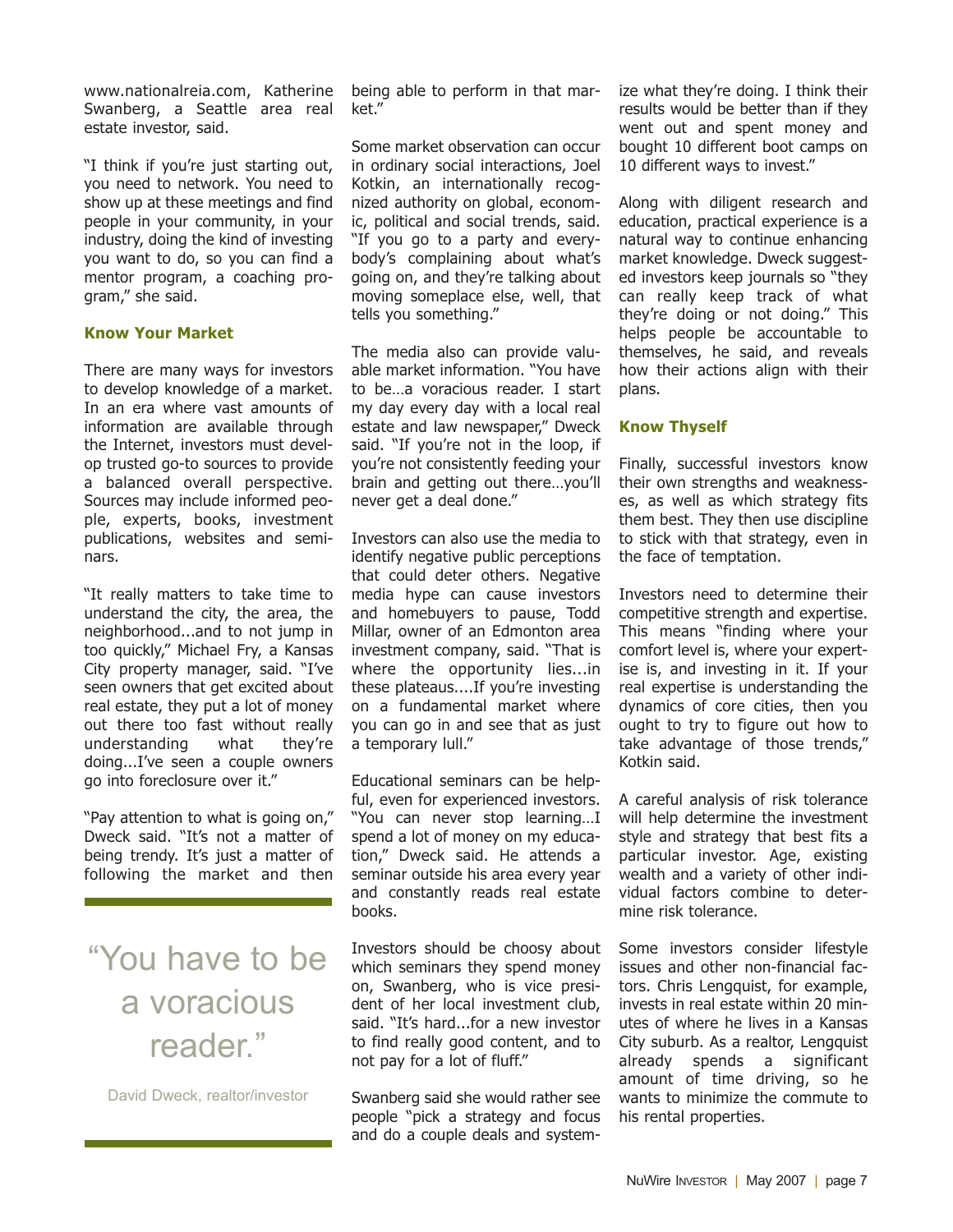The small percentage of investors who are actively participating in their field of expertise full-time may be able to safely concentrate on a certain type of investment. The vast majority of investors, however, will benefit from diversification across a variety of investments so that if one sector experiences a downturn, others will buoy the portfolio.

Diversification also enables investors to make higher risk investments. By diversifying risks over several types of investments, an investor can maximize returns while keeping overall portfolio risks manageable.

Certain strategies work better for certain types of investors. For example, investors who can afford to wait for long-term returns may benefit from a buy-and-hold strategy where they ride out short-term market dips. These investors will be less likely to get forced into selling too low during a downturn.

Investors who keep a close pulse on trends may be suited to a contrarian approach in which they buy investments that are out of favor or undiscovered but have future growth potential. Contrarian investors know that early adopters experience the greatest success; it is the inexperienced latecomers who suffer when a market peaks

"Be cautious when everybody is jumping in on something."

Brandon Rolheiser, real estate agent/investor

and falls.

A market that has already experienced large increases attracts many new investors, Dweck said. "And that's where people get caught. They get caught up in the hype…and there are plenty of people left holding the bag."

"Be cautious because when everybody is jumping in on something, it's usually when the smart money is getting out," Brandon Rolheiser, a real estate agent and investor from Edmonton, said.

"I like to get in when nobody's looking at a particular commodity," Mike Norman, an internationallyknown contrarian investor who is regularly highlighted in various media, including Fox News and BizRadio, said. He buys commodities that he feels are undervalued and then waits "until eventually the market prices it at what its true price should be."

For example, recent housing market problems have created a negative sentiment about timber and lumber, Norman said, "and that gives an opportunity to buy in on the cheap."

When the investment becomes popular and prices rise, contrarian investors sell for a profit. Finding the discipline to sell a successful investment is challenging for many, and then taking that money and investing it in a less popular market is emotionally difficult.

"Whenever I see a lot of interest develop, whenever I see all kinds of new ways to speculate or invest in a particular theme, I pull back," Norman said. It requires discipline to get involved when an investment is out of favor, he said.

Once an investor has committed to a strategy and has gained knowledge of the market and the right people, the last step is overcoming fears. Many investors hesitate at this stage even after a solid education and expert advice that will likely minimize failures.

"I think the best piece of advice is just to get out of your own way. I think the biggest obstacle that I have is my own fear of messing things up," Swanberg said.

"I have never learned more in a boot camp or a seminar or a class than I have from just actually doing it and doing it wrong," Swanberg said. She advises that people "just get out of their own way and move forward and screw it up if you have to."

Although education and research are crucial, "you're not going to be able to know the answer to everything before you move forward," she said.

Once the research is done and an informed decision can be made, that information must be put into action. "If people want to jump into the game, it's not too late. Don't be a procrastinator," Dweck said. "Get educated, and then do it. You've got to get off the old rusty dusty and do it." ■

#### **HOW TO KNOW PEOPLE:**

- $*$  Join an investment club
- $*$  Join investing blogs or forums
- \* Network at social events

#### **HOW TO KNOW YOUR MARKET:**

- $*$  Talk to people (pulse others)
- Monitor investment media
- $*$  Read financial books
- $*$  Take educational seminars
- \* Learn from practical experience

#### **HOW TO KNOW YOURSELF:**

- $*$  Analyze your situation
- $*$  Commit to a strategy
- \* Overcome fears and take action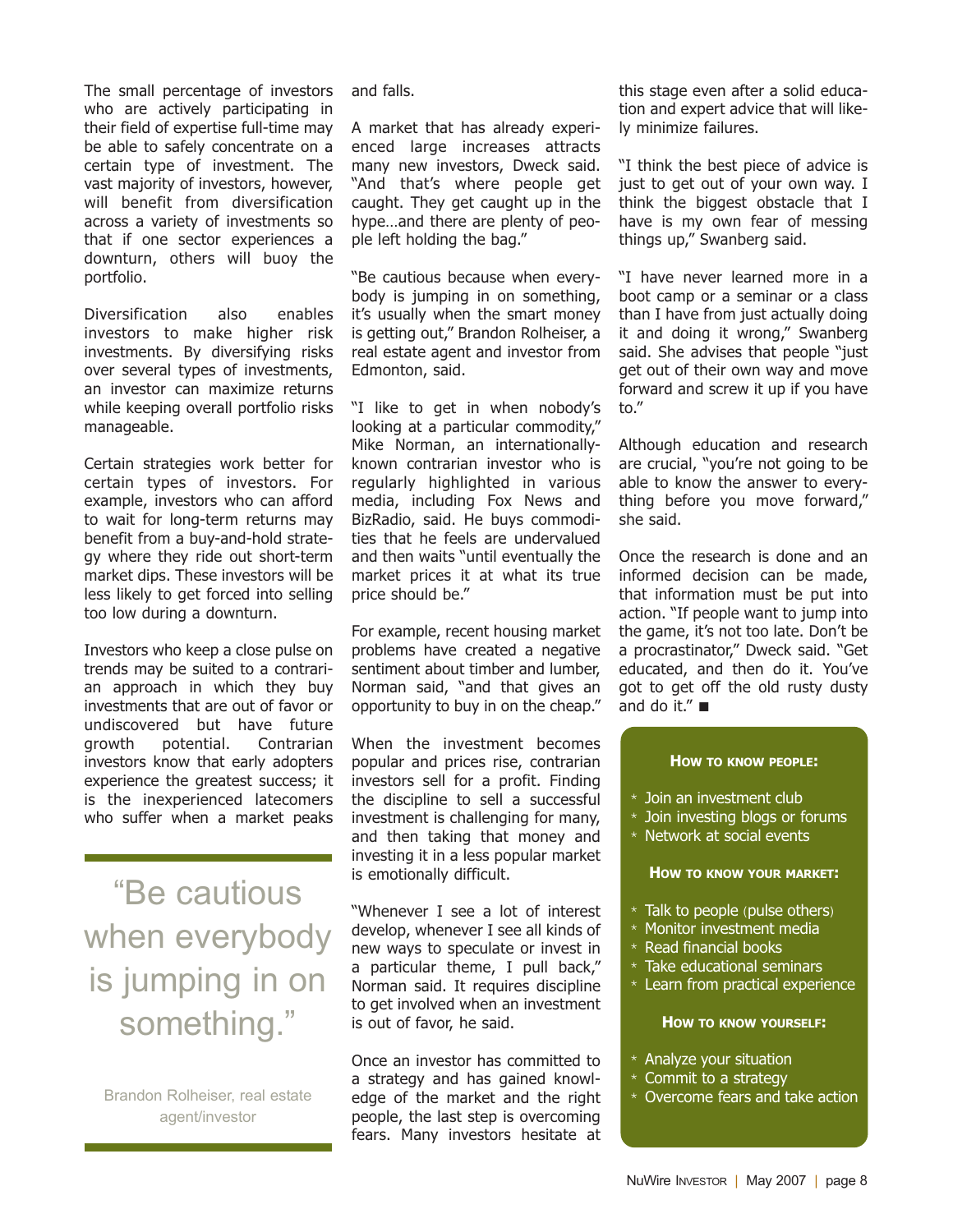## Be Your Own Bank

#### Save money by borrowing from—and repaying—yourself

You probably don't sit around calculating how much interest you pay to banks and other lenders each year, but chances are you have financed large purchases, such as homes, education, cars and major appliances.

The interest paid on these items can add up to hundreds of thousands of dollars, perhaps more, in the course of a lifetime. People often have to decide how much money to allocate for their retirement and how much to paying down current debt.

But what if it were possible for people to save for retirement in a vehicle that allowed them to finance their life in a way that provided advantages over borrowing from a bank or lender?

That is exactly what R. Nelson Nash had in mind when he pioneered the Infinite Banking Concept. In essence, Infinite Banking, and other similar systems adapted from Nash's original idea, involves paying into a whole life insurance policy with an insurance company that allows policy holders to take loans collateralized on their individual policies.

#### **How it works**

Infinite Banking and other individualized banking systems rely on participating whole life insurance policies, which build up equity and pay dividends. Policy holders pay premiums which vary based on the amount of the death benefit chosen, along with

#### WHOLE LIFE INSURANCE

Whole life insurance provides lifetime protection for the insured through a guaranteed sum of money to be distributed to the insured's beneficiaries upon the insured's death. Whole life insurance policies can build up equity, which can be withdrawn or borrowed against.

other factors, such as the age and health of the policy holder—into a whole life insurance policy for a period of five to seven years and let the policy increase in value. This is known as the capitalization phase.

"Generally, we try to fund most of the money into it in the first five years," Tom McDermott, president of Asset Protectors & Advisors Group, said. "The longer you can allow it to accumulate, obviously, the more you can pull out for retirement savings, the more you can pull out for larger items."

After the capitalization phase, the policy becomes self-supporting; the returns on the policy at that point will be enough to cover the premiums. The annual dividends are based on how well the insurance company did that year. Insurance companies must invest the premiums received "in order to produce the benefits that are promised," Nash wrote.

Through the use of a paid-up additions rider, policy holders benefit from having their dividends reinvested into their policy, thus increasing the value of their policy and subsequent death benefit.

Policy holders are able to borrow up to 100 percent of the cash value of their whole life policy at any time with no tax penalties. A policy holder "outranks every potential borrower in access to the money that must be lent," Nash wrote.

With this structure in place, policy holders are able to essentially act as their own personal bankers. They can loan themselves money from their own life insurance policies, and the interest payments go back to their own accounts.



People who participate in individualized banking are able to borrow money from—and repay—themselves when financing major purchases, rather than relying on and paying interest to banks and other outside lenders.

"Your average American family is not saving money...at the same time, they're spending approximately 34.5 cents on every dollar in interest to finance their lifestyle through banks and different finance companies," David Kane, president of the benefits division at York International, said.

By depositing cash into a life insurance policy rather than using it for a major purchase, investors retain the ability to earn interest on that cash. Further, by borrowing from their own life insurance policy, they avoid having to spend that 34.5 cents per dollar on outside financing, and can instead pay that to their own policy.

The borrowed money can be used to finance any purchase, whether or not a lender would typically grant a loan for it. The policy holder, as banker, gets to set the loan requirements.

"You are totally and completely independent from all other sources of financing," Rebecca Rice, owner of Rebecca Rice & Associates, said. "You have control of your own banking system and you're able to control the amount of money that goes into your bank."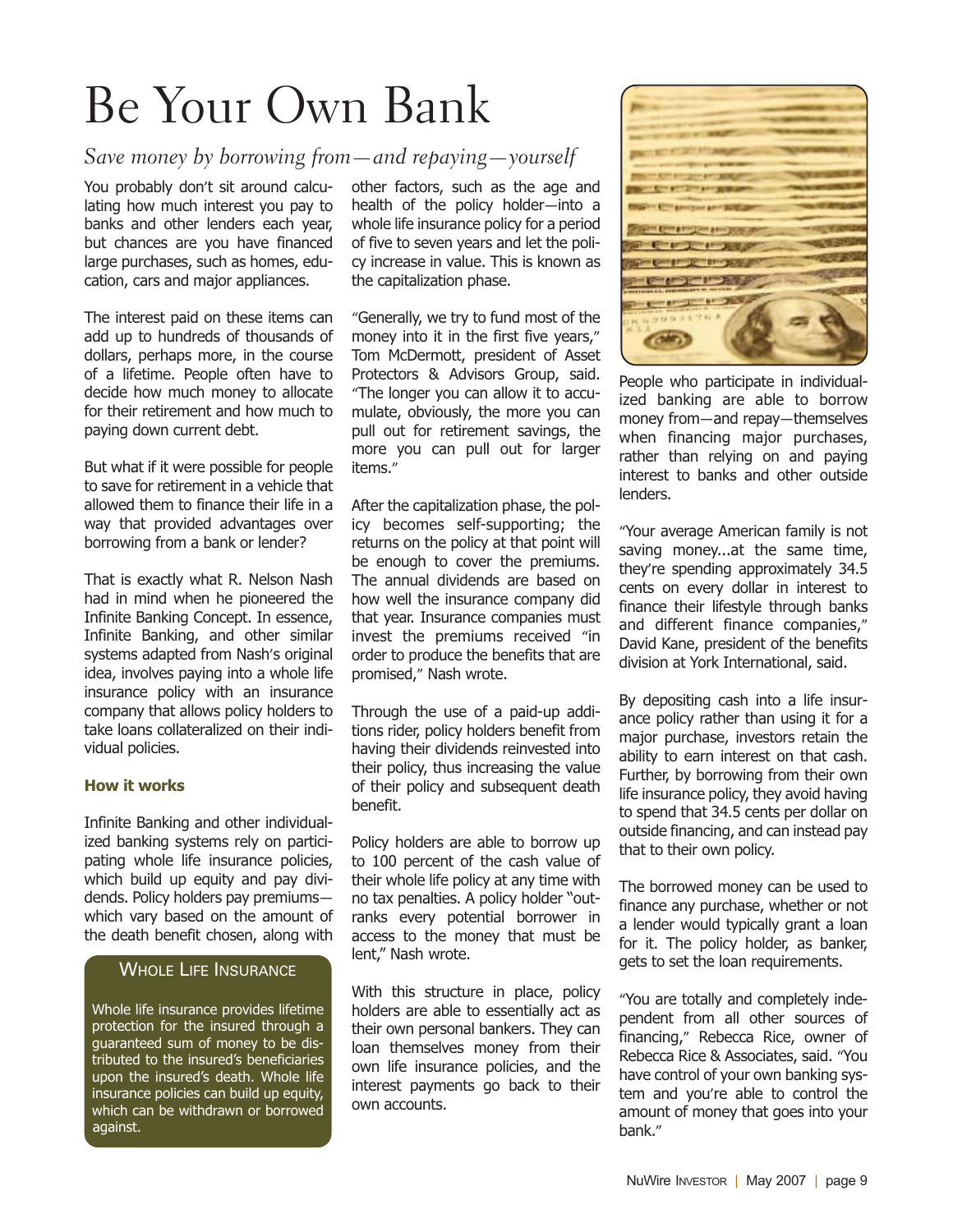Policy holders must make sure that they pay back any loans they take out. If they don't, the system of growing the policy's value will fail.

People who follow through on utilizing the insurance policy as a bank are able to supercharge the returns guaranteed by the policy while financing things they would have financed anyway. The difference is that all the interest payments go back to the policy, not to a bank or other lender.

"The Infinite Bank is really like a complete financial system. It will provide money for your lifestyle, for your retirement and for your heirs," Kane said. "It works well in all phases of wealth."

#### **The advantages**

Perhaps the most obvious advantage of individualized banking is that it offers life insurance coverage—something most people need anyway. Life insurance is a low risk investment; there are guaranteed returns, and life insurance companies are noted for their longevity.

There are also tax benefits. "In a properly structured life insurance program, if you borrow the money out of the policy, the proceeds are tax free," McDermott said. "As long as you don't lapse the policy, no taxes are due. When the death benefit is paid, it is paid income tax free, minus the withdrawals. We structure these programs so that the income stream is tax free through age 100 and the policy has a no lapse provision in it so as not to generate a taxable event."

In addition to providing capital for borrowing, policies can also provide a stream of retirement income for policy holders. There are no age limits on policy withdrawals.

"This is the front of the wave for retirement planning," McDermott said. "Setting up something like an Infinite Banking plan...allows you to

save for retirement planning and [know] exactly what your tax exposure is going to be when you start pulling the money out. And if you pull it out correctly, you're going to have zero tax exposure."

Insurance policies are also safe from exposure to litigation and creditors. "Insurance policies are protected from...taxes, creditors, litigation, things like that," Steve Sappington, co-founder and registered principal of TWM Group, LLC, said. "We have, for example, a lot of doctors who use this Infinite Banking Concept...because it shelters assets."

In addition to being safe, individualized banking is flexible. Policy holders can borrow money and use it for purchases for which financing is usually hard to come by, such as foreign real estate. Policy holders can even become lenders themselves, borrowing money to lend it to other people in order to earn further interest.

People who use individualized banking can use their policy in a variety of ways without turning any money over to a bank or other lender at any time. "It's really phenomenal," Rice said.

#### **The disadvantages**

Still, it is by no means a perfect system. It typically takes several years for policies to grow to the point that the returns equal the costs of the premium, and for there to be a significant enough value in the policy to warrant borrowing from it.

The initial stages of individualized banking are analogous to starting a small business; there are a few years where money is spent before any money comes in. In addition, policy holders must be dedicated to building up the value of their policies.

"Just plan on really funding that policy well for seven years, then you're going to be able to do some really nice things as a result from that,"



Sappington said. He compared the initial stages to a jet taking off. A jet uses a lot of fuel to take off but becomes much more efficient after the initial surge of fuel use.

In addition to building up their policies, policy holders must be dedicated to paying back loans, though there is certainly more flexibility involved, since policy holders are paying themselves back. If unforeseen circumstances arise, policy holders can change their repayment schedule as necessary, rather than worrying about foreclosure, repossession or damaged credit. However, failing to pay back loans will diminish the effectiveness and efficiency of the system.

People who want to use an individualized banking system will need someone familiar with it to help them set it up, and not all insurance brokers are aware of the system.

Those interested in individualized banking will need to do research to make informed decisions. Fees, commissions and the percentage of the premium that goes toward building the account's value vary by company, and there are many ways to structure whole life policies.

Nash offers a six-week class to insurance brokers in which he teaches them how to properly set up the system. A list of people who have taken his class and are certified to set up Infinite Banking is available here: http://www.infinitebanking.org/links/ usagents.php. ■

The experts quoted in this article have participated in Nash*'*<sup>s</sup> Infinite Banking training.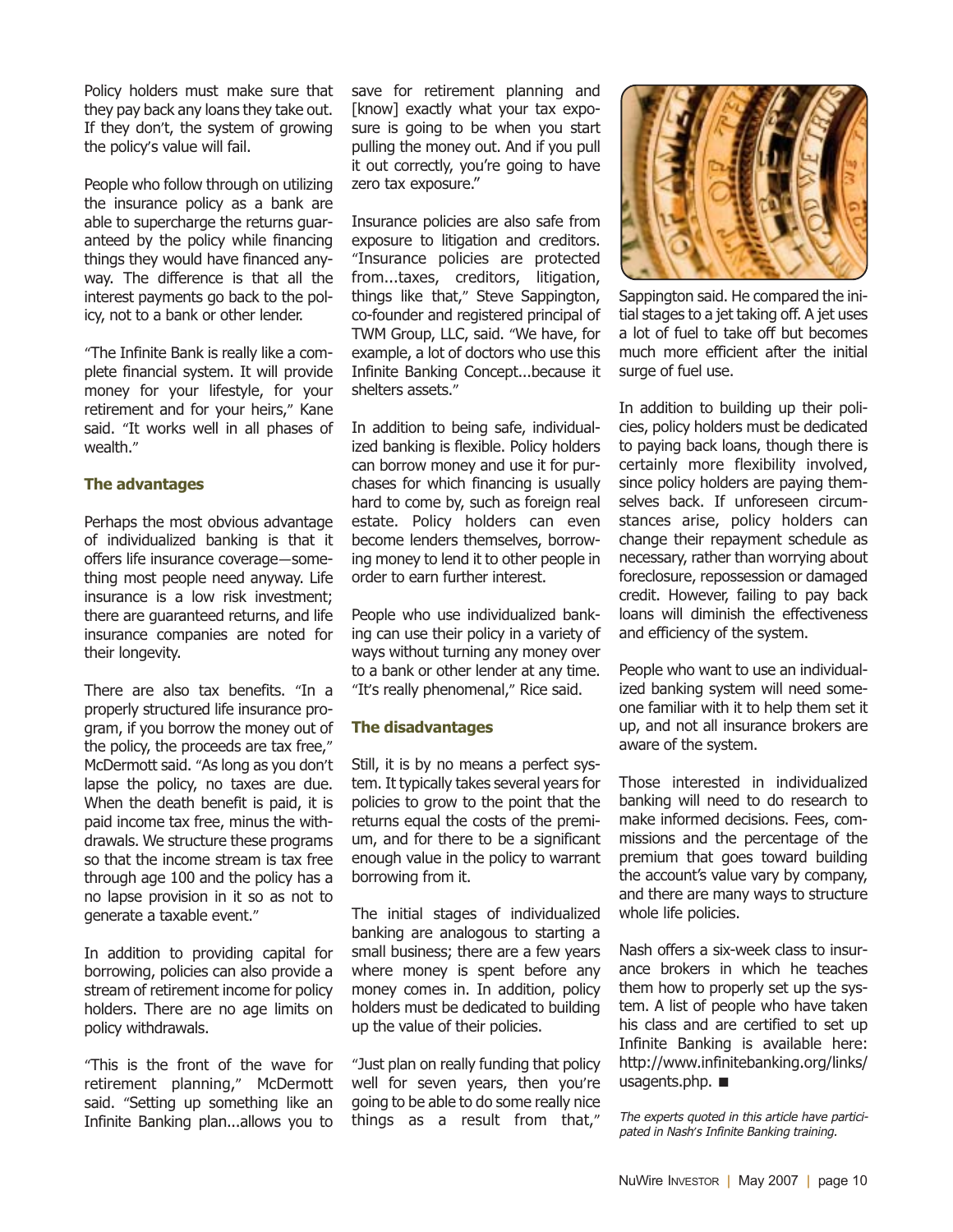

## Canadian Boom Town: Edmonton

How oil sands have spurred rapid growth in Alberta's capital city

A housing demand that outstrips supply is almost unheard of in the current U.S. market, but conditions are radically different in the Canadian province of Alberta, which is facing a housing shortage and rapid price acceleration.

Edmonton, Alberta's capital, is the closest major city to the lucrative oil sands projects in northern Alberta. The oil sands have attracted almost \$140 billion to the province, and people are flocking to the area in search of high paying jobs.

With unemployment at approximately 3 percent, Edmonton has redefined the concept of "full employment"; job opportunities far outnumber potential workers.

The population influx has driven rental vacancy rates to less than 1 percent in Edmonton and the surrounding areas. It has also spurred rapid price acceleration, much to the delight of property owners, who saw values increase by 52 percent in 2006.

While competition is growing, Edmonton may still offer opportunities for profit.

#### **Energy drives growth**

Alberta was Canada's fastest-growing province from 2001 to 2006, with a 10.6 percent population increase twice the national growth rate, according to the 2006 census. The previous five-year period saw a similar rate of growth, the census showed.

The province now has a population of more than three million, with one million in the greater Edmonton area.

Alberta averaged annual economic growth of 3.8 percent for 10 years, outperforming Canada's 3.3 percent overall rate, according to the provincial government's website. Alberta's productivity was \$58,535 GDP per paid worker in 2004, the highest in Canada, the site said.

The oil industry in particular has contributed to Alberta's growth. Oil and gas produce one quarter of Alberta's GDP, almost 70 percent of Alberta's exports and 35 percent of the provincial government's revenues, according to the Alberta government's website.

"Alberta's driven by the oil industry,"

Jon Hall, marketing manager for the Edmonton Real Estate Board, said, and there has recently been a "massive expansion" in the oil patch. "There's \$140 billion worth of capital infrastructure, industrial commercial capital infrastructure, being built in Alberta."

As the projects grow and technology improves, oil sands become cheaper to convert, enabling energy companies to see greater profits. This attracts even more companies to the area.

"Pretty much every weekend that you open up the newspaper, there's some new expansion being announced that's billions of dollars in the north somewhere," local RE/MAX realtor Rhonda Navratil said.

Almost 70 percent of the oil sands remain open for exploration and lease, according to the Alberta government's website, and skilled workers are in high demand.

"There are billions of dollars worth of projects that are on the books that haven't even been started yet because we don't have enough manpower," Les Michaelson, president of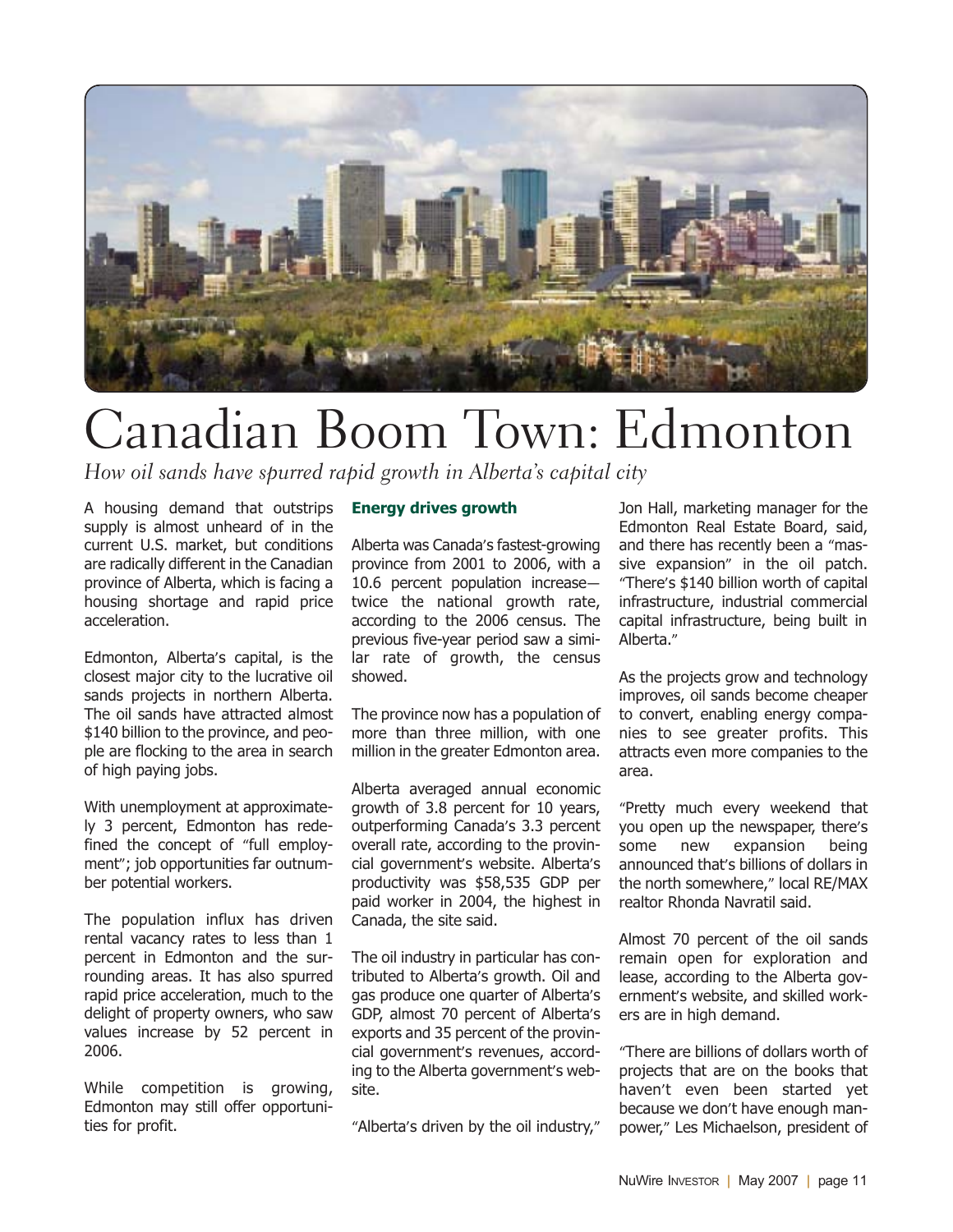the Edmonton Revenue Property Investors Association, said.

After Alberta's unemployment rate reached an astoundingly low 3 percent, "I think [economists have] taken their economics textbooks and thrown them out the window," Richard Goatcher, the Canada Mortgage and Housing Corporation's senior market analyst in the Alberta capital region, said.

"We just can't get enough people in here to get the job done. So that's drawing a lot of tradespeople here...any kind of construction worker on the planet who's willing to work can find work here," he said.

#### **Energy dependence**

Alberta's reliance on the energy sector may seem risky to outsiders, but the money invested into Alberta is "smart money," Todd Millar, owner of local real estate investment company Glenn Simon Inc., said. Companies "don't invest that without doing a lot of research."

"Unless they find an alternative energy source to oil, I think it looks fairly strong for the next decade or two," local realtor and investor Brandon Rolheiser said.

"In reality it's work that ultimately drives real estate prices."

Les Michaelson, president of the Edmonton Revenue Property Investors Association



The U.S. prefers to import from Canada rather than the Middle East or Venezuela. Alberta/Canada has been the largest oil supplier and the largest gas supplier to the U.S. for six years in a row, according to the Alberta government's website.

The Kyoto protocol could generate new environmental regulations, but "there is such a need and a demand for oil...the demand is so high from the States that I don't think that they could really get away with shutting down what's happening up here," Michaelson said.

Alberta is "diversifying to create more stable economic growth," the provincial government's website said. Energy now comprises a quarter of Alberta's GDP, down from one third 20 years ago, the site said.

Agriculture, lumber, manufacturing, nanotechnology and biotechnology are also strong economic components, said Millar, who said he considers the economy diverse.

Edmonton's large population base is not focused on just one industry or business, so "there's quite a lot of diversity in the marketplace here," Navratil said.

*Photo courtesy of Syncrude Canada Ltd.*

#### **Competition**

High paying jobs are attracting many new residents in need of housing. "Everybody seems to want to come to Edmonton, especially for a job," Michaelson said. "And in reality it's work that ultimately drives real estate prices."

"The builders are pretty much running as fast as they can, trying to put as much product out there as they can, and they can't keep up," Goatcher said. "Demand still outstrips supply, so we're seeing all kinds of price acceleration."

The major markets in Alberta "have vacancy rates below 1 percent and are seeing rental increases of double digit percentage levels...of course, that's enticing investors to purchase revenue properties," Goatcher said.

Edmonton's 52 percent jump in property values in 2006 has also attracted investor attention.

"It's a hot market," Michaelson said. "There's an awful lot of competition from other investors from all over the place...it's very possible to overpay for a property if you don't know what you're doing."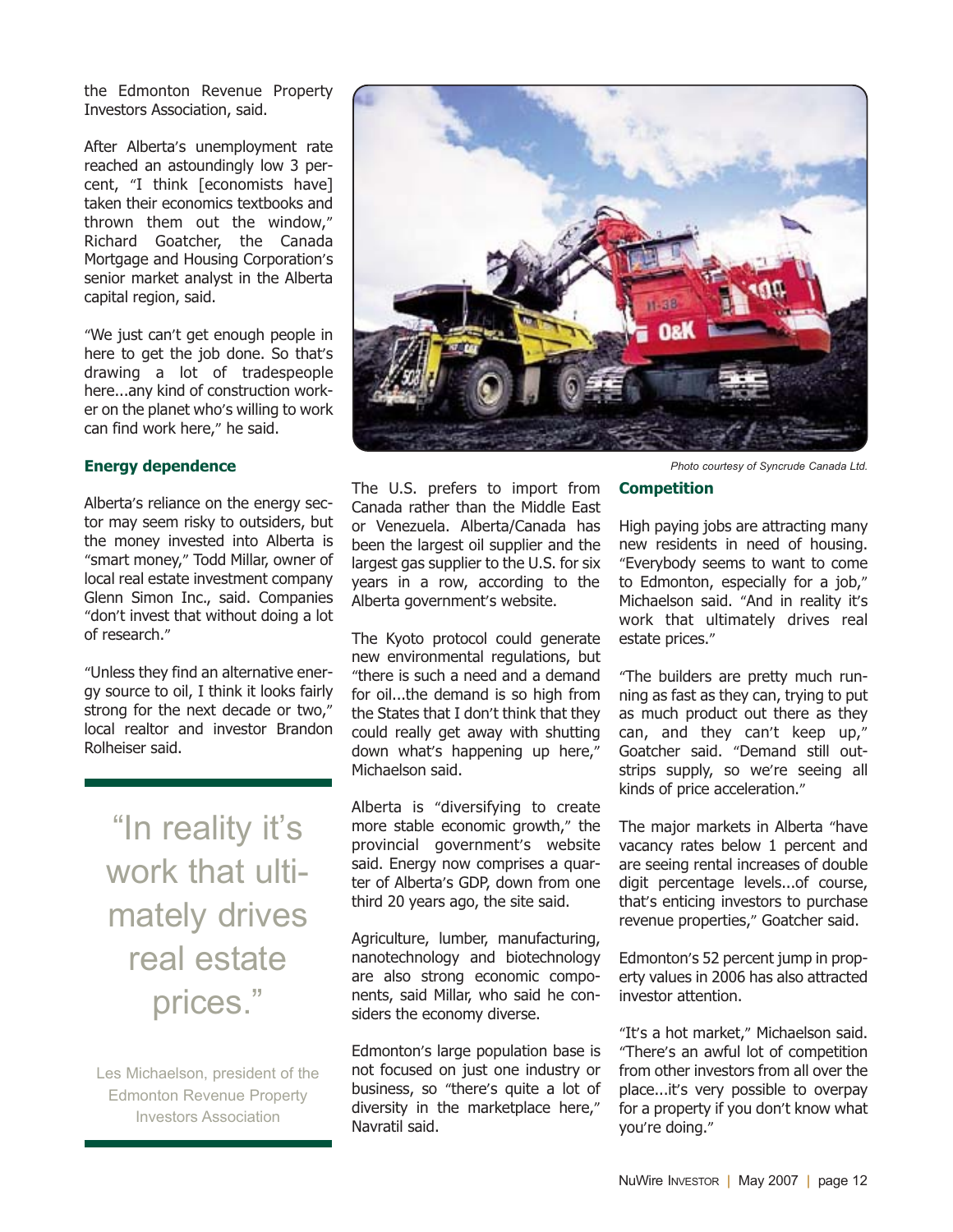

"There's a lot of money in this province now looking for investments," and many outsiders accustomed to higher prices are paying "ridiculous prices for property," Rob Winters, local investor and managing partner of EGM Properties Inc., said.

The "snowballing effect" caused by outside investors concerns Goatcher. "We've got way too many people trying to do too much at the same time," he said. "Everybody wants to come here and spend money."

Many people are making unconditional offers because they are "desperate to buy any property," Winters said. "I think that is very short sighted...there's just a lot of money being thrown at properties."

"If you're familiar with the market or you work with someone who's familiar with the market, you can take more time and get involved in private deals or opportunities where there is less of that frenzied competition," Winters said.

#### **Affordability**

In spite of increasing competition, many experts feel that prices remain reasonable. Edmonton is "a very affordable city even though we've had record increases in the last two or three years," Vince Laberge, president of the Canadian Home Builders' Association—Edmonton Region, said.

Small investors may get pushed out by rising prices, Millar said, but "when you look more long term it's still so affordable."

The affordability index in Alberta is still very good compared to other regions of Canada, Winters said.

Alberta's per capita investment was \$18,520 in 2005, more than double the \$7,764 per capita for Canada, the Alberta government's website said. "One attraction is Alberta's tax advantage: lowest personal income tax, low corporate income taxes, no capital tax, no provincial sales tax, no payroll tax and the lowest gasoline taxes in the country," according to the site.

"In Alberta, the salaries are higher, the taxes are lower and the houses are incredibly affordable. They're much cheaper than Toronto or Vancouver," Millar said.

A lack of rent controls attracts investors, Michaelson said. Ontario and British Columbia restrict increases, but in Edmonton, "it's whatever the market will bear," he said. "It's an all-round free economy up here...the rents have been depressed for such a long time that now we're trying to play catch up here."

"Edmonton's just done a catch up," Hall said. "We've been so far behind the curve."

#### **Condos edge out rentals**

Edmonton has one of the lowest population densities of any major North American city, according to the AlbertaFirst website, but it is filling in as the population grows.

Some of the less desirable areas near downtown and the university remain relatively inexpensive and are likely to undergo revitalization, Rolheiser said.

More developed neighborhoods just outside the downtown core, such as Oliver and Glenora, can be good investments, Millar said. "They're mature neighborhoods, they have easy access to the downtown core, but...there's less product there...it's more expensive to get in."

Condominium apartments, which are

"In Alberta, the salaries are higher, the taxes are lower and the houses are incredibly affordable."

Todd Millar, real estate investment company owner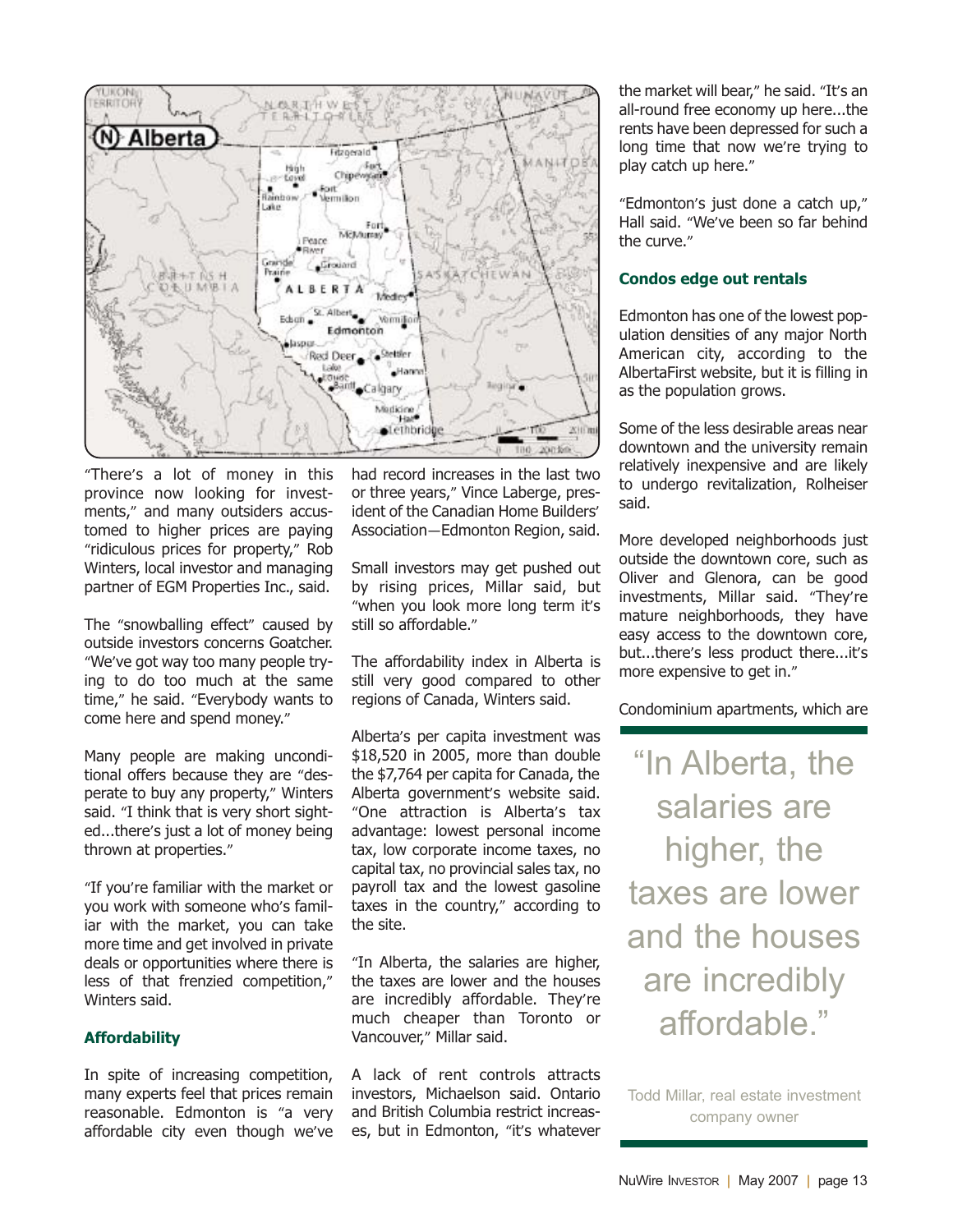popular because many newcomers cannot afford single detached homes, comprise most of the downtown activity, Goatcher said.

Condo conversions are removing apartment buildings from the rental market, Winters said.

"Some of those get remodeled and put back in rentals, but most of them are being purchased by homeowners" because houses are less affordable, he said. "Even though there's rapid and record housing construction, it almost seems that the rental market is shrinking."

"Highrise condominiums are going up a dime a dozen downtown, and many of those are being purchased by investors," Hall said. "Nobody's building rental properties at this point...they're mostly building condominiums."

As condo conversion projects reduce supply, the rental market may become even more competitive—and more profitable for investors who own rental properties.

#### **Directions of growth**

Edmonton may be growing denser, but "the real growth is outside the city of Edmonton itself," Hall said. Census Canada reported that areas just outside the city are all in the high growth category, with population growth of more than 10 percent in the last five years, he said.

The northeast, the southwest, and the west are all growing with new construction, Hall said. "New home construction happens on the outer edge. The city is being built in concentric rings."

Winters prefers to invest in the northeast and southeast because of the proximity to industrial mega projects located 30 minutes northeast of Edmonton.

### Edmonton's Rental Rate Increases

Numbers for structures with at least three rental units

| <b>Type</b>   | 2004 | 2005 | 2006  |
|---------------|------|------|-------|
| <b>Studio</b> | 0.2% | 1.8% | 9.4%  |
| 1 bed         | 1.5% | 1.8% | 9.5%  |
| 2 bed         | 1.1% | 0.3% | 10.4% |
| 3 bed         | 0.9% | 1.2% | 10.8% |

Source: Canada Mortgage and Housing Corporation's 2004, 2005 and 2006 Rental Market Reports for the Edmonton Metropolitan Statistical Area.

Northeast Edmonton has been underpriced compared to other areas of the city, Rolheiser said. "But it's in close proximity to a lot of the refineries" and draws people who commute to the oil sands, he said.

The east side of Edmonton is "the depressed part of the city" and may offer low prices for properties that will become more valuable as the city expands, Michaelson said.

Laberge sees more opportunity for expansion in the south and southwest because the industrial corridor in the north limits the amount the city can expand in that direction, he said.

Infrastructure developments, such as the ring road connecting outlying neighborhoods to downtown, will improve real estate values. Communities in northeast, southeast and southwest Edmonton are being built out to meet the ring road, Millar said.

There is also "interest in building along the existing commuter train line and on the planned commuter train line that's heading south," Goatcher said. Properties within walking distance of the lines will benefit, he said.

#### **Outlying towns**

The small towns surrounding Edmonton have suddenly become boom towns straining to support the growing population.

"Many communities are struggling to cope with the influx of people," Winters said. "It's not just housing, but all of the support services and community services and infrastructure that have to be developed to support that kind of growth."

"Basically all towns in this region are expanding," Michaelson said. "The towns are looking for more land to bring on stream to build more housing. And basically the whole province is completely taxed out. This is almost the same as in the 1800s up in the gold rush in the Yukon...the fervor is just unbelievable."

"This is almost the same as in the 1800s up in the gold rush in the Yukon the fervor is just unbelievable."

Les Michaelson, president of the Edmonton Revenue Property Investors Association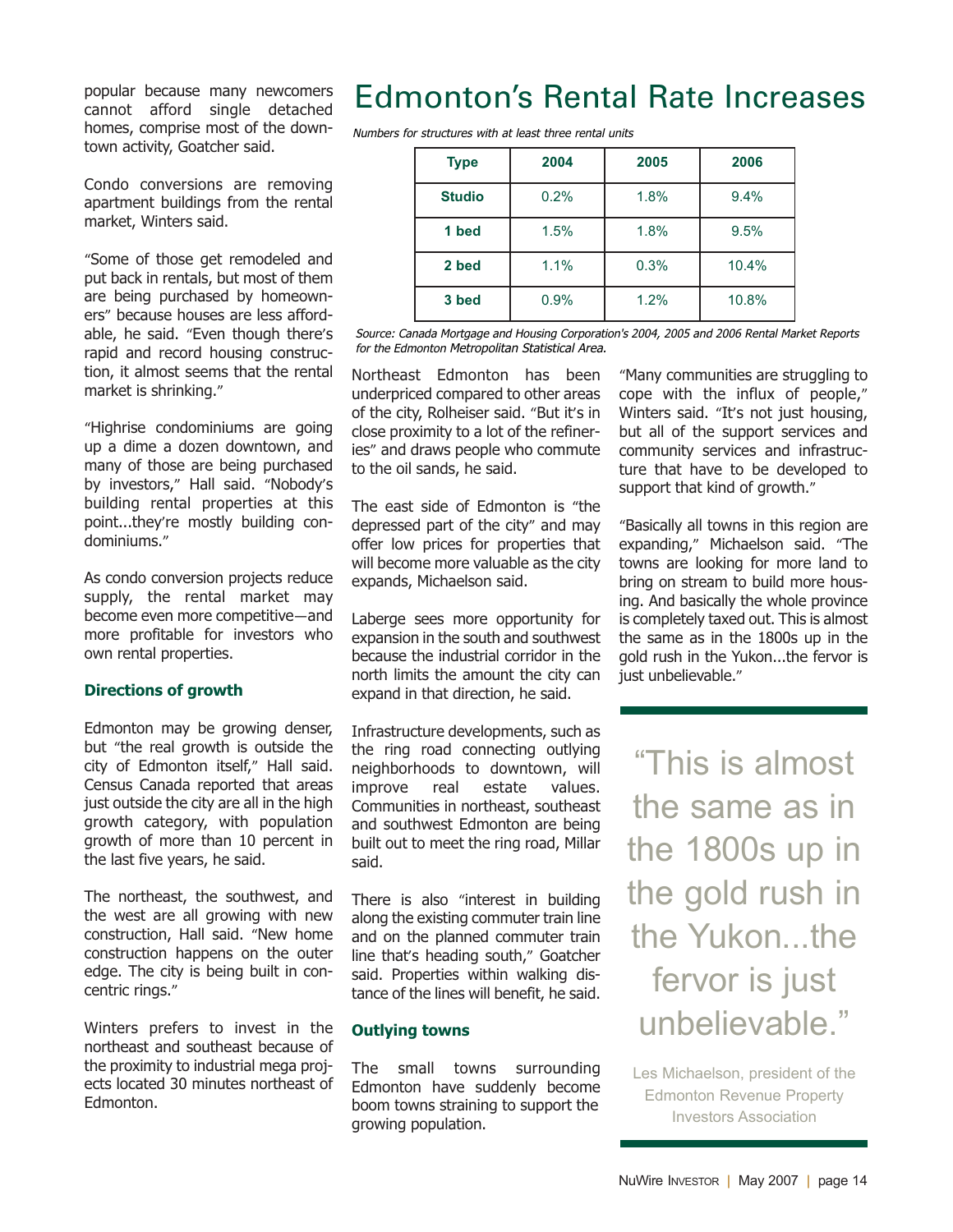"Virtually all of the communities within 30, 40 minutes of Edmonton are getting a lot of attention," Winters said.

Navratil recommended looking toward towns with established services and infrastructure, including schools, recreation centers and shopping.

Some towns, such as Redwater, Leduc and Devon, market themselves as bedroom communities to Fort McMurray, Hall said.

Fort McMurray is about five hours north of Edmonton, in the heart of the oil sands. Its convenient location means intense competition for housing, with limited availability and exorbitant prices.

"There's no housing in Fort McMurray at all. People are living in holiday trailers and backs of trucks," Hall said. "There's tens of thousands of people living in camps."

Bedroom communities encourage families to settle in town and commute to the oil sands. In addition, Redwater has industrial development in progress that will generate local jobs. A \$5.9 billion USD refinery is in the works.

#### **Investment strategies**

Rapid price increases mean Alberta is "not really a cash flow market, so that should be something that investors going into Alberta realize," Millar, who specializes in small residential properties, said.

It will generally take about two years to "pump up the cash flow" on a single family home, Millar said. "It's a capital gains market...I think long term appreciation is what investors need to look at."

Single family homes may currently be "a little undervalued," Navratil said, because "there's not enough of a

### Average House Prices in Q1 of 2007

| City             | <b>Detached bungalow</b> | <b>Standard two-story</b> | <b>Standard condo</b> |
|------------------|--------------------------|---------------------------|-----------------------|
| Calgary          | \$402,933                | \$411,456                 | \$261,336             |
| <b>Edmonton</b>  | \$350,000                | \$384,750                 | \$261,600             |
| <b>Montreal</b>  | \$221,583                | \$338,857                 | \$204,929             |
| <b>Ottawa</b>    | \$298,083                | \$294,667                 | \$187,333             |
| <b>Toronto</b>   | \$387,744                | \$489,889                 | \$269,210             |
| <b>Vancouver</b> | \$758,000                | \$837,500                 | \$403,500             |
| <b>National</b>  | \$316,993                | \$378,148                 | \$230,146             |

Source: Royal LePage

gap" between single family home and condominium prices.

Because single family home prices have outpaced rental rates, Michaelson said multi-family properties offer more cash flow potential. When investing, "I would be looking for areas that have had a fairly low vacancy rate even in times when the vacancy rate has been high," he said.

For rehabs and flips, Millar recommended "inner city areas that are already in transition...it's always good if you can buy a few properties on one street and start that trend." Labor and building material shortages can delay rehabs, so those who prepare a crew in advance have an advantage, he said.

Opportunities for flips are hard to find, Navratil said. She sees opportunity in buying a single family home with suite potential and converting the basement into a suite or multiple suites, if the zoning allows for it.

#### **Common mistakes**

One of the biggest dangers for Edmonton investors may be the fact that nearly all investors succeeded in 2006—even those who made what would normally be bad purchases.

For example, Navratil had a client who purchased a property that she thought was "just awful," yet the property sold a year later for \$110,000 more. "Everything went up, so it just didn't matter."

"You don't get really punished for mistakes in this market too badly" because of the rapid appreciation, Rolheiser said. "But you can overpay for a property. You can buy a property that requires too much work" or can select the wrong tenants, he said.

"I would very strongly recommend working with people that are here, professionals that are here," Winters said. "It's just really easy to overpay...if you come in on your own and look for something to put your money down on."

#### **Boom town lessons**

Edmonton's growth has followed a classic boom town pattern, and the increases of 2006 may scare off investors who consider that rate unsustainable.

Though price increases of 52 percent a year are unlikely to continue for the long term, most experts on the ground feel increases will settle to a steadily climbing, sustainable pace. Whether or not an investor sees opportunities in Edmonton, the area provides a useful example for identifying future opportunities in areas with similar fundamentals and similar potential for rapid growth. ■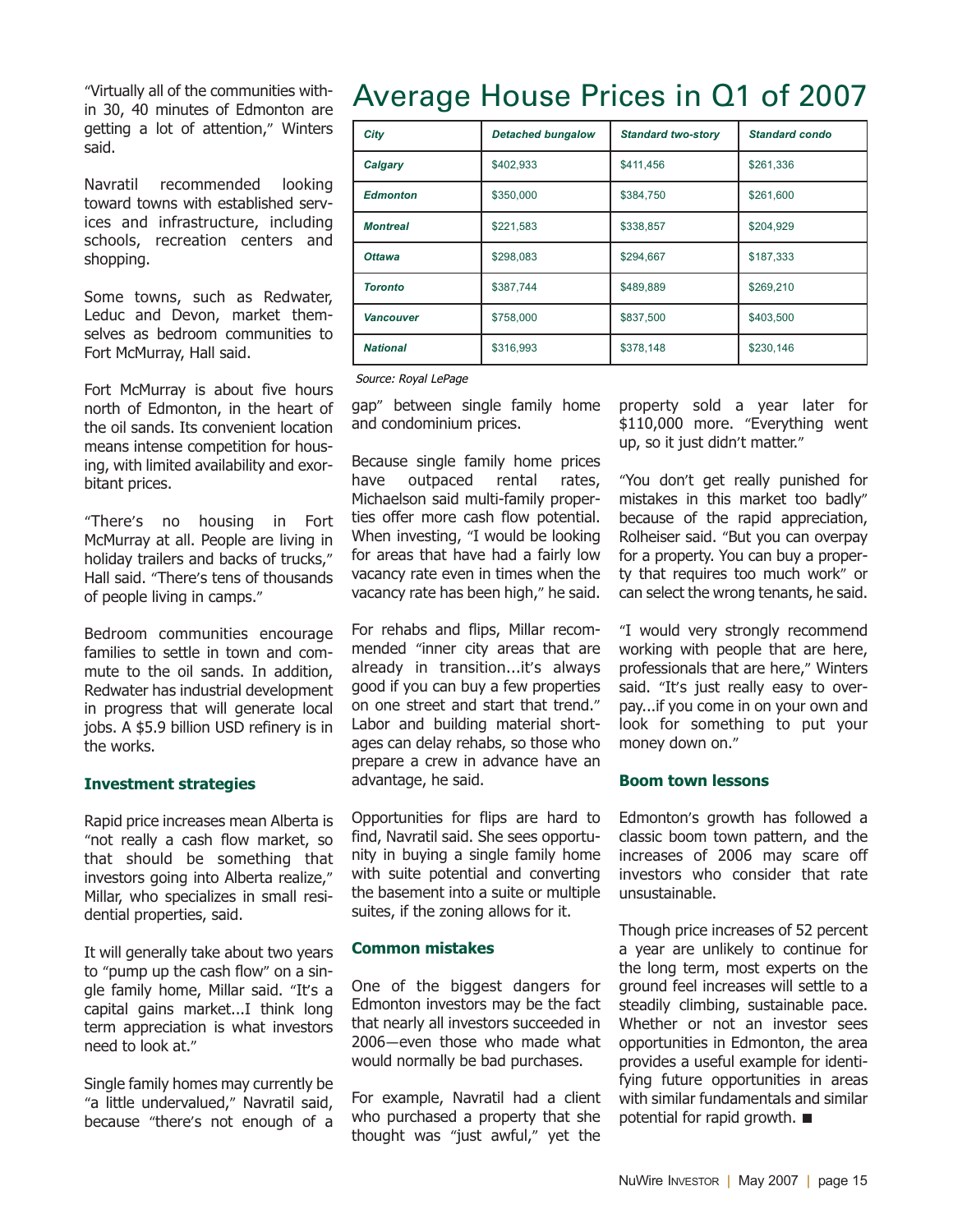

*Photo courtesy of Shell.*

# Rocky Mountain Oil

The area houses the largest oil shale deposits in the world

Although they prefer not to publicize it too loudly just yet, Shell Oil Company and the U.S. government have taken steps toward tapping into the world's largest known oil shale deposits using an innovative in-ground heating method.

The Green River Formation of Colorado, Utah and Wyoming "holds the equivalent of 800 billion barrels of recoverable oil—as much as the U.S. would use in 110 years, at current consumption levels, and three times the proven oil reserves of Saudi Arabia," according to a Nov. 13 press release from the Bureau of Land Management.

"More than 70 percent of the Formation, including the richest and thickest oil shale deposits, lies under federally managed lands," the release said. The federal government has a critical role in determining the future of the U.S. oil shale reserve, and it has quietly taken steps to support oil companies in accessing this resource.

In 2005, the Energy Policy Act "liberalized the lease ownership provisions of the Minerals Leasing Act of 1920, thereby removing a major deterrent to private-sector investment in oil shale development," according to a 2005 study produced by the RAND think tank for the Department of Energy.

In 2006, the Bureau of Land Management granted approval for five 160-acre leases for oil shale research, development and demonstration in Colorado. Three of the leases went to Shell, one to Chevron and one to EGL Resources.

Of the three companies, Shell has the technological advantage, with successful tests already completed that offer promise of an economically competitive way of accessing the resource.

Shell successfully tested in situ (inground) methods that involve heating the shale with massive electric heaters below ground for a few years and pumping the oil out after conversion.

"On only a 30 x 40-foot testing area, Shell successfully recovered 1,700 barrels of high quality light oil plus associated gas from shallower, less-concentrated oil shale layers, thus determining our technological design works," Shell's website said.

Production of a barrel of oil requires

approximately a ton of oil shale, and it creates byproducts that are potentially hazardous to the surrounding environment.

To contain those byproducts, Shell is testing an underground "freeze wall," made of ice, that will separate the production zone's possible contaminants from the groundwater. Early tests of the freeze wall approach have been successful.

This complex approach should be profitable as long as oil costs at least \$25 to \$30 per barrel, Shell predicted. This represents a huge economical improvement over past methods, which used an expensive and environmentally-damaging open-ground mining and surface retorting (heating) process.

Oil companies implementing the costly surface retorting approach poured billions of dollars into Colorado's Piecance Basin in the late 1970s and early 1980s, creating jobs, spurring the local economy and straining the local infrastructure. Real estate prices jumped as towns expanded. New businesses cropped up to service the many new residents employed by the oil companies.

In order for surface retorting to be profitable, oil barrel prices had to stay in the range of \$70 to \$95. When barrel prices dropped in the early 1980s, oil shale was deemed unprofitable and abandoned. On May 2, 1982, a day locally known as "Black Sunday," Exxon shut down its \$5 billion project in Colorado.

The negative impact on the local economy has not been forgotten, and nobody wants to repeat that scenario—least of all Shell.

It is no surprise then that Shell and the U.S. government have been cautious with publicizing recent developments. It remains to be seen whether Shell's in situ approach will be successful on a larger scale, so Shell has not yet committed to a commercial venture.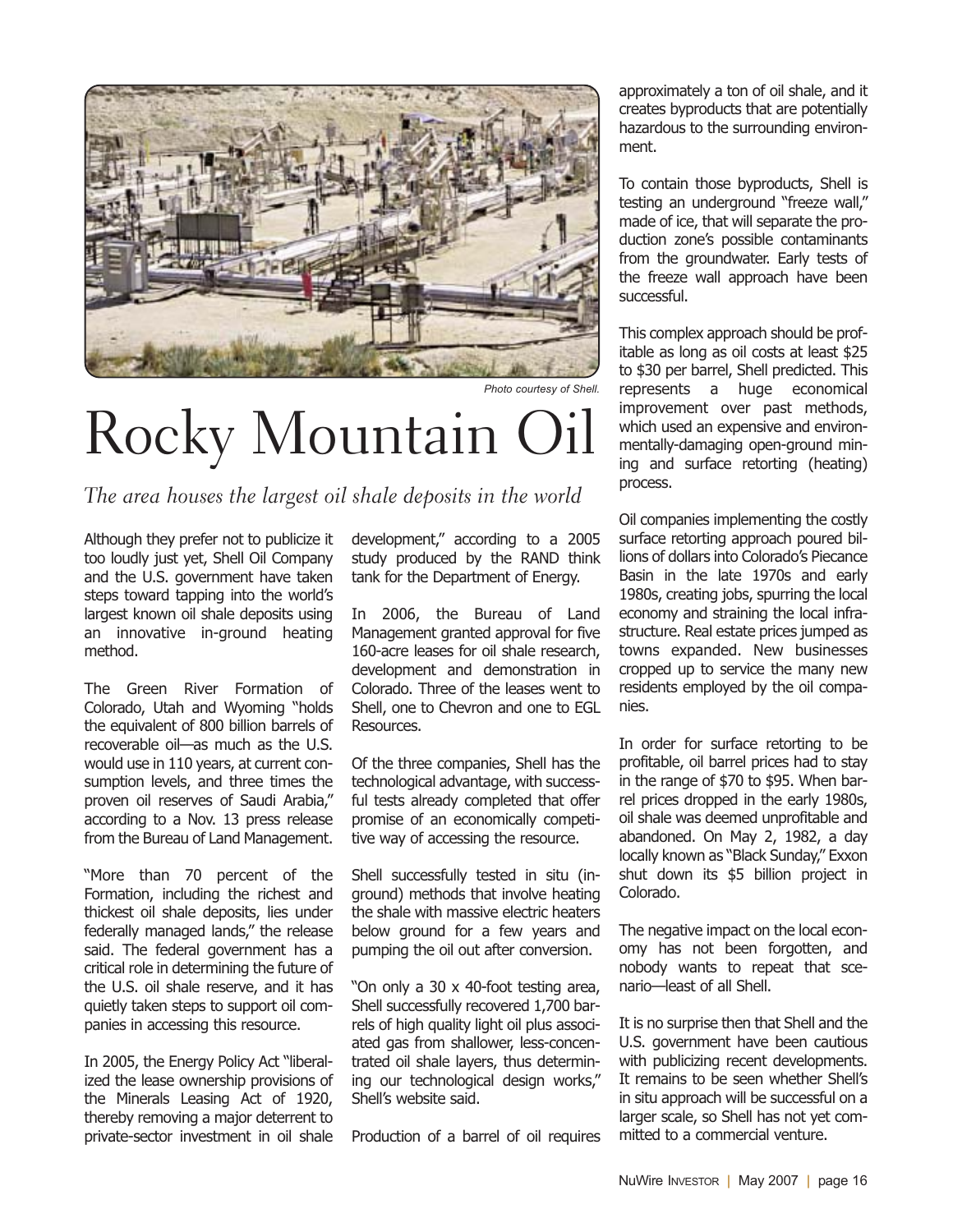According to the 2005 RAND study, "A firm decision to commit funds to such a venture is at least six years away." Even then, "at least an additional six to eight years will be required to permit, design, construct, shake down, and confirm performance of that initial commercial operation."

Ultimately, the study concluded, "Under high growth assumptions, an oil shale production level of 1 million barrels per day is probably more than 20 years in the future, and 3 million barrels per day is probably more than 30 years into the future." This means that any investments based on oil shale's future are significantly speculative and long-term.

The government supports oil shale as a way for the U.S. to achieve energy independence. The Department of Energy compares shale oil to the Alberta tar sands, saying that "Oil shale in the United States, which is as rich as tar sand, could similarly be developed and become a vital component in America's future energy security."

The process for production could eventually prove cheaper and more environmentally friendly than extraction from tar sands, also known as oil sands.

The oil produced from oil shale is a similar product to that produced from oil sands, according to the Department of Energy.

Oil sands and oil shale require massive amounts of water to produce oil, and the Alberta oil sands and the Green River Formation are both located in areas where water is a limited and precious resource.

Shell's in situ oil shale process would also require electricity that exceeds the capacity of the existing local infrastructure. At least one huge new power plant would be needed of unprecedented size in the area.

However, Shell expects that it would

### Map of the oil shale deposits



Map courtesy of the Oil Shale & Tar Sands Leasing Programmatic EIS Information Center.

extract 3.5 units of energy in return for each unit used in production.

Oil shale towns that suffered from the 1980s bust went through a boom process similar to the one currently occurring in Fort McMurray, Alberta.

Oil sand production has brought money flowing into Fort McMurray, a city that increased in population by 67.2 percent between the years 1999 and 2005, from 36,452 to 60,983, according to Syncrude, a major oil company in the area.

Property values in the Fort McMurray area have skyrocketed during the past few years as oil sand production became more profitable and more oil companies and their many employees moved into the area. Property is scarce, and prices have risen so high that it's hard for investors to justify investments in Fort McMurray now.

Local infrastructure is taxed to its limit with the sudden population influx and the needs of the large oil companies. For example, the city is now dealing with a homeless problem and heavy traffic along the two-lane highway connecting Fort McMurray with the oil

sands and with Edmonton.

In light of the Fort McMurray example, investors will do well to keep an eye on U.S. oil shale development. If it follows a path at all similar to oil sands development in Alberta, properties in the Green River Formation area and nearby towns could offer a compelling opportunity for investors looking to get in on the ground floor of a boom.

Southwestern Wyoming and northeastern Utah would be particularly appealing, since prices in those areas are currently very low.

Northwestern Colorado would also be attractive, although it would be starting at higher property values because it is already home to more industries.

Oil companies and the U.S. government are currently taking a slow and cautious approach to oil shale, but the development process could likely be expedited if global factors made it politically and/or economically advantageous to put more money and energy into accessing this resource. If oil shale were to become commercially profitable, its impact on surrounding towns would be immense. ■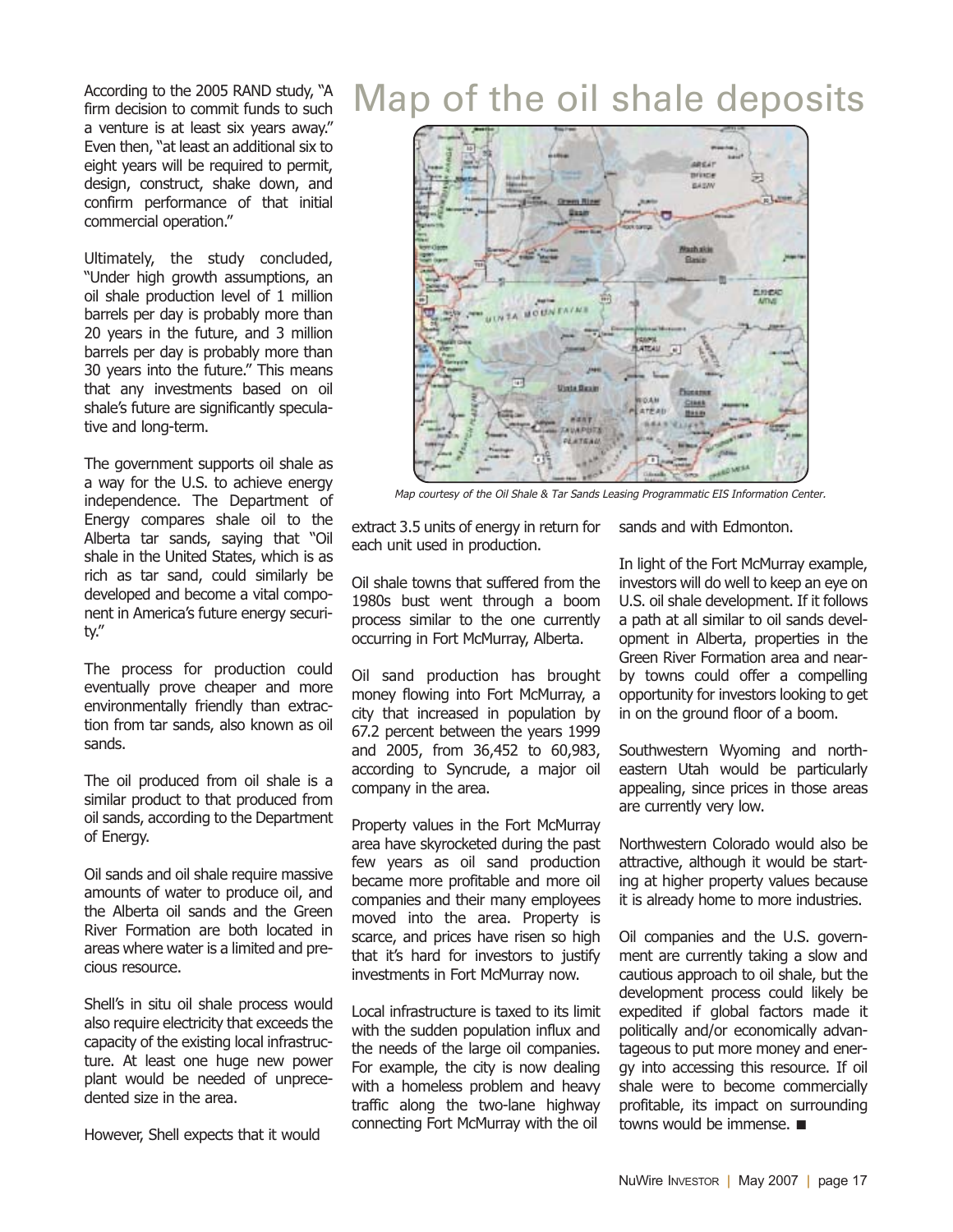# Timber: A Renewable Resource



#### How timber can balance out a portfolio

Since 1987, the timber industry has outperformed the S&P, according to the National Council of Real Estate Investment Fiduciaries (NCREIF). The timber index produced average annual returns of more than 15 percent during the past 20 years, compared with less than 12 percent for the S&P.

Timber's increasing popularity means that these impressive returns may not last forever. As more investors move into timber, many experts predict that the industry returns will settle in the 7 to 9 percent range. Many of timber's new enthusiasts view it as a low risk, high return investment. They believe it will produce capital growth comparable to equities while only requiring bond-level risk.

That may be slightly ambitious, but timber does have significant advantages that lower its risk. Timber is both a hard asset and a renewable resource. Its value increases over time "on the stump," even if investors wait around and do nothing.

In fact, the longer investors wait to cut down and sell the trees, the more valuable their investments grow. This enables many timber organizations to wait out downturns and sell their timber later when prices are more favorable.

The world has a limited supply of both land and timber, and global demand for timber is increasing as the global population increases. The long-term global market is solid; the U.S. may encounter short-term housing market downturns, but China, India and other booming populations show no sign of slowing in demand.

Timber prices are not correlated with stock market trends, even though some timber companies are publicly traded on the market. Timber tends to do well during stock downturn periods when investors shift from riskier stocks to safer investments.

Publicly-traded timber companies can provide strong and reliable dividends, particularly those in the form of Real Estate Investment Trusts (REITs). REITs are not considered corporations and do not pay corporate income tax. REITs are required to pay out 90 percent of their profits as dividends, so timberland REIT investors have the confidence of knowing that even if their REIT's stocks drop, dividends should remain steady.

Private timber companies and those which are publicly traded in non-REIT form aren't required to offer dividends, although they can do so at their discretion. This gives non-REIT public corporations and private institutional timber investment management organizations (TIMOs) the advantage of being able to wait out downturns. REITs, on the other hand, may feel pressured to sell their timber even during low market conditions to produce dividends.

#### **Timber trends**

Ownership of timberland has shifted dramatically in recent decades as industrial, publicly-owned forest product companies sell to institutional investors.

In 1981, forest product companies owned approximately 58 million acres of U.S. commercial timberland, but that number dropped to less than 21 million acres by 2005, according to a study produced by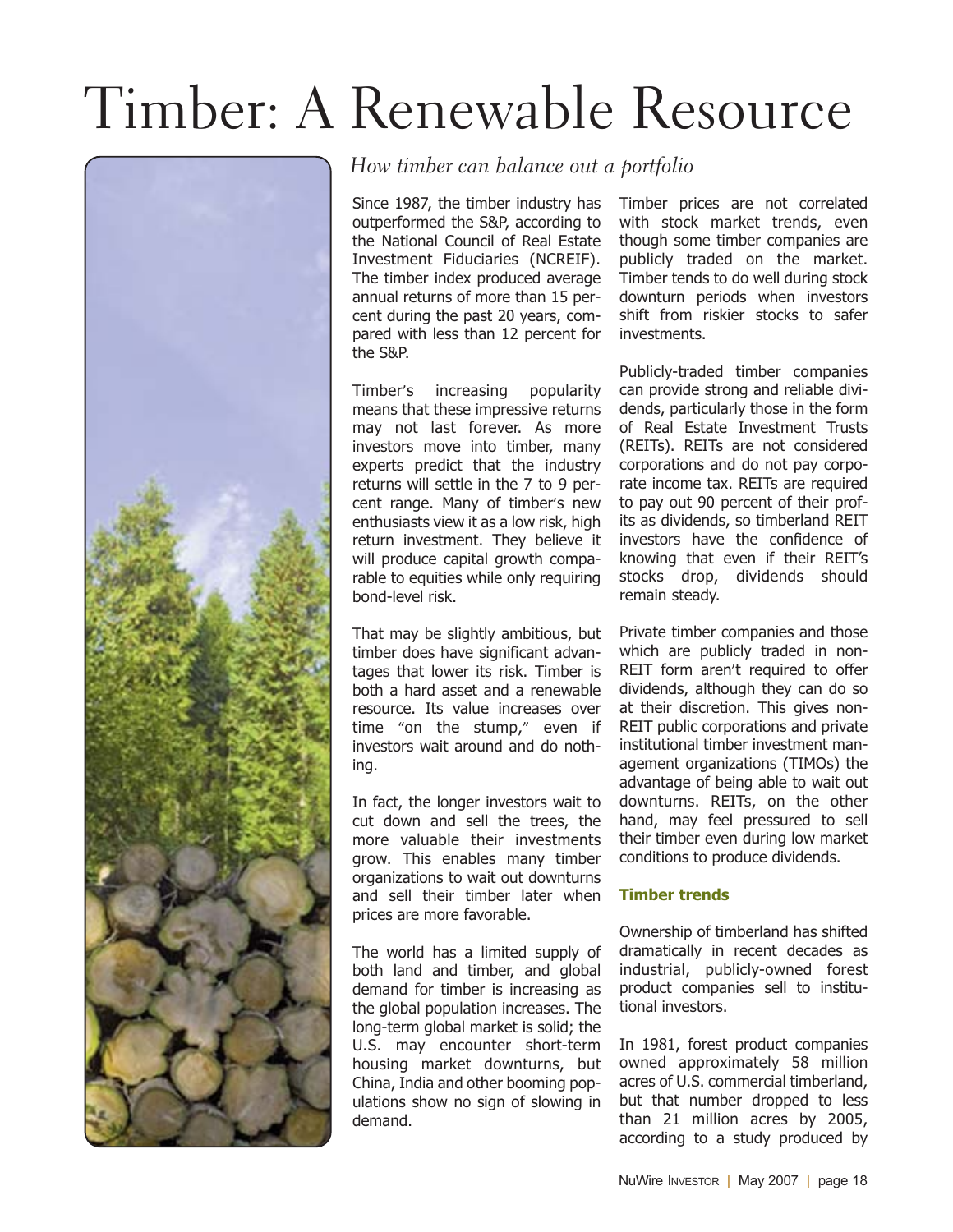Seneca Creek Associates for the American Forest and Paper Association.

The American Forest and Paper Association also reports that of the 504 million acres of U.S. timberland, private investors hold 356 million acres, more than 70 percent of that total. These private investors consist of individuals, trusts and corporations. In contrast, just 146 million acres, or 29 percent, are owned by federal, state and local governments.

Institutional investors now own approximately \$22 billion in timberland, according to The National Real Estate Investor. Most of that money—\$15 to \$17 billion—is managed by private institutional investors in the form of TIMOs, while REITs hold the rest.

This shift toward institutional investors owes much to the tax advantages they have over publiclytraded companies. Institutional investors are motivated to achieve the highest possible returns with the least amount of risk.

#### **Environmental impact**

Although the timber industry may have some lingering stigma for cutting down forests, many of today's timber organizations see the importance of preserving timber as a sustainable and renewable resource into the future. Government policies reward timber organizations in the U.S. for sustainable practices.

Timber companies also have their own financial sustainability at stake; if the forests were destroyed, the timber companies would go down along with them. This provides a strong incentive to practice renewable and sustainable timber growth and harvesting.

Many investors seeking "green" investments are turning to timber because of its renewable quality.



Timber companies in the U.S. today have little motivation to cut down old growth forests. The approval process is complex and does not inspire public approval. In addition, once old growth has been cut down, timber companies would have to plant new growth anyway.

Today's timber organizations find it more practical to buy land and turn it into timber plantations rather than cut down old growth forests.

To maintain a steady stream of profits, some timber holders harvest a different timber plantation or section of a plantation each year. This way, there is always new timber ready for harvesting each year. If the year is not a favorable one for prices, the organization can cut and sell less timber (or none at all) and wait for prices to improve.

Most growth cycles are approximately 10 to 40 years. In areas with favorable climates, the growth timetable may happen slightly faster; in less favorable conditions, it may take a few more years.

Timber companies have historically encountered cases where their land would have greater value if used for

suburban development, and that phenomenon has increased significantly in recent years with the global population boom.

Some timber organizations allocate a certain amount of land to sell each year. They select the most valuable land that could have a more profitable use in suburban development and sell that land to developers. The timber companies can then reinvest that money into cheaper land in other locations for growing timber.

#### **Ways to invest**

There are currently three main ways for investors to gain exposure to timber:

#### 1. PUBLICLY-TRADED COMPANIES, INCLUD-ING REAL ESTATE INVESTMENT TRUSTS (REITS)

Publicly-traded companies are the most affordable and accessible timber investments, since shares are traded on the stock exchange. They currently take the form of either traditionally-structured companies or REITs.

Traditionally structured companies pay out dividends at their discretion;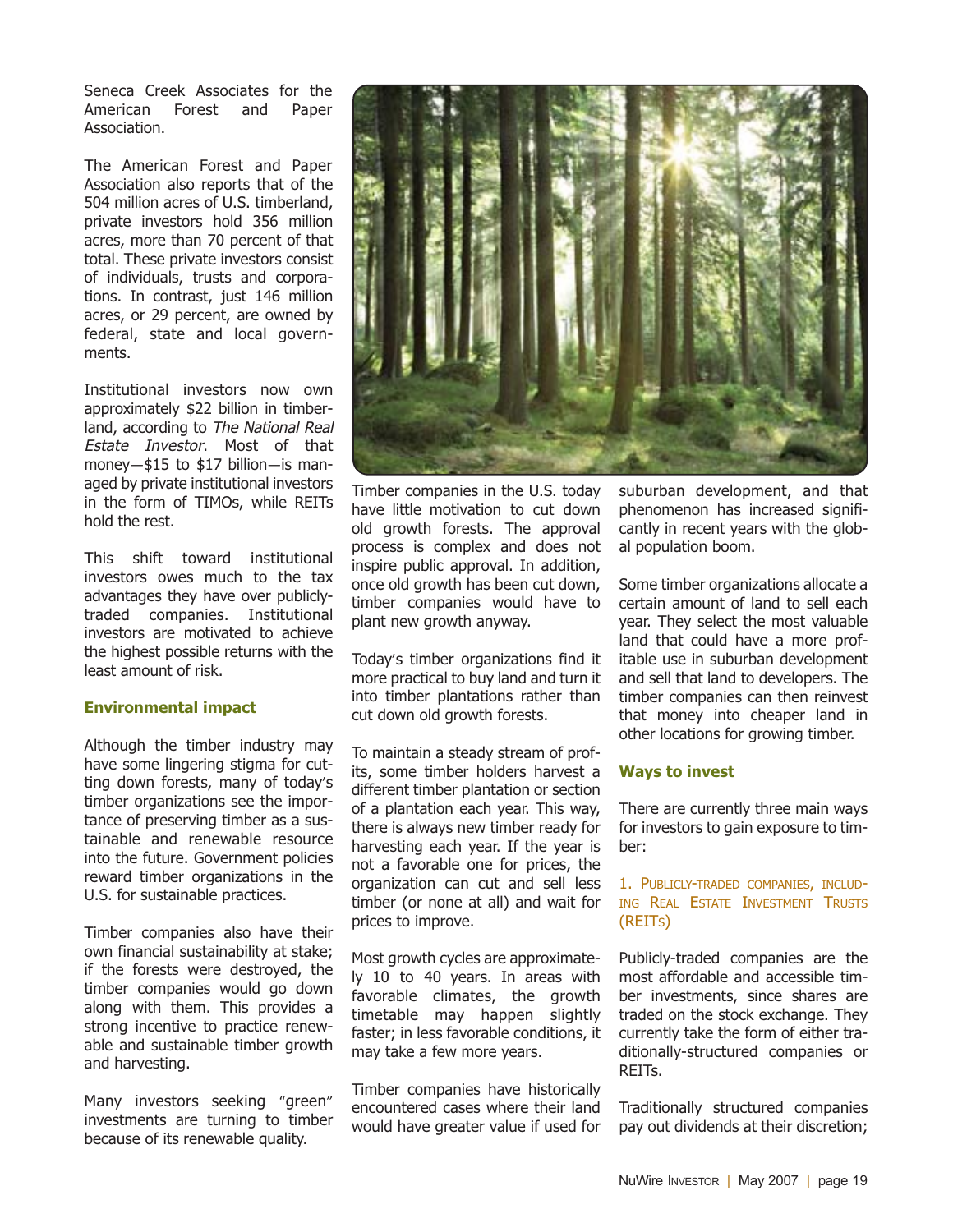these dividends are typically substantially higher than dividends from standard stock investments. These companies have the flexibility to decide when to sell and when to hold their timber; they have more freedom to wait out low markets and sell later when prices are higher.

A new trend in publicly-traded timberland companies is conversion to REIT status. This provides huge tax advantages by exempting the REIT from corporate income tax on earnings from land holdings, but it requires they pay out 90 percent of their profits in dividends to shareholders. This is a big attraction for investors seeking regular, reliable dividends.

Most timberland REITs are currently paying out around 4 percent in annual dividends, compared with around 3 percent for regular REITs and 1.8 percent for the S&P 500 overall.

Timberland REIT investments also provide tax advantages for investors; dividends are considered capital gains, so they are taxed at the 15 percent maximum capital gains rate. This is an advantage compared with regular REIT dividends, which are taxed at a higher rate based on income tax minimums.

Some REITs diversify into commodities other than timber, such as mining, depending on the most profitable use for the land owned by the REIT.

The most notable downside to REITs is that pressure to provide dividends to shareholders can force them to sell even during low markets.

Although the results of timberland REITs and traditional publicly-traded companies are not entirely correlated to the general stock market trends, their inclusion in the stock market makes them somewhat volatile and subject to fast changes.

#### 2. TIMBER INVESTMENT MANAGEMENT ORGANIZATIONS (TIMOS)

Higher net worth individuals and institutional investors have the option of investing in TIMOs rather than REITs. TIMOs are privately-held organizations that manage timberland with the intention of producing the greatest long-term returns possible with minimal risk.

TIMOs are not traded on the stock exchange, and they can generally afford to wait out market downturns. TIMOs are strictly timberland; they don't own manufacturing operations.

After the Employee Retirement Income Security Act (ERISA) in 1974, TIMOs became popular with institutional investors. Pension funds in particular began investing in TIMOs in their move toward diversification.

TIMO investments usually require a large minimum investment. According to The National Real Estate Investor, a separate account usually runs an investor \$20 to \$100 million. Commingled funds are usually around \$2 to \$5 million; a few require as little as \$250,000. Many require 10 year commitments with options to extend.

TIMOs require management fees of approximately 1 percent of assets, and managers sometimes also receive a percentage of profits.

Like REITs, investments in TIMOs are not hands-on investments. The organization makes the official business decisions and handles the practical management of timber growth and maintenance.

#### 3. PURCHASING LAND DIRECTLY

Investors can also buy raw land directly and develop it for timber. Investors buying land that they anticipate will be in the path of progress can add value by planting trees on the land and then holding it for 20

Raw land investors can add value to their land by planting trees.

years or more. The land can then be sold to a TIMO, REIT or lumber investor along with the timber, or the investor can harvest the trees and sell the land to a land developer.

Land investors interested in growing timber should research areas likely to produce well and provide easy transport, since timber transport can be costly. The investor must then decide what sort of trees to grow and determine how to plant and cultivate them.

Unless the investor already has expertise in this field, a manager may be needed to plant, maintain, oversee and harvest the timber growth. Some areas will require more maintenance than others, depending on climate and environmental factors.

This approach tends to appeal more to hands-on investors who like direct control over their investments. Many investors interested in timber will prefer to have a large institution manage the practical aspects of timber production, but for those who are not afraid of getting their hands dirty, this can be a great way to add value to land purchases.

Raw land investors already interested in areas favorable to timber growth may want to consider planting timber while waiting for the underlying land value to increase. ■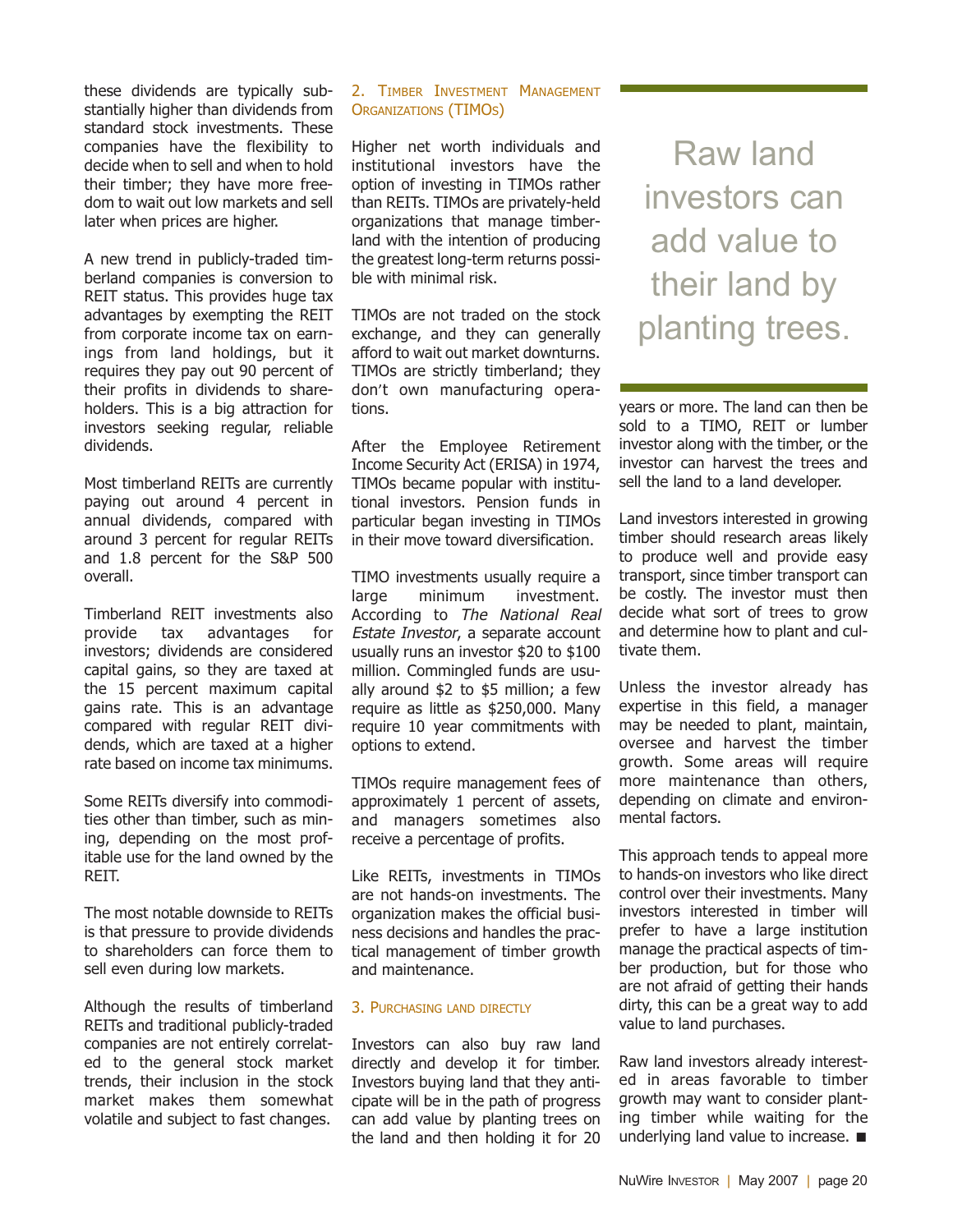#### **New Zealand Forests: Opportunities for Small Investors**

Few American companies offer economically feasible opportunities for small investors seeking private timberland ownership, but some New Zealand companies are attracting investors with such opportunities.

Roger Dickie and Greenplan are two New Zealand companies offering partnerships in which small investors can own shares of a corporation that owns forestland. Investors own an undivided share of the forest, not a particular plot of land.

"It's like if you owned a share in a commercial building; you wouldn't own any particular rooms. You would own an undivided share of the whole thing," Richard Bourne, marketing manager with Roger Dickie, said.

These companies offer hands-off investments; they handle the management, pruning, insurance and maintenance. In the U.S., a smalltime timberland owner would have to manage the land or pay large management costs. Roger Dickie and Greenplan keep costs lower by spreading them over a large amount of timber and many investors.

Co-owning a large plot of land is also less risky than owning one piece of land directly; if some of the timber is damaged, all investors share in the remaining profits.

Greenplan offers units equivalent to one hectare, or approximately 2.5 acres, for \$NZ 7,500. Minimum investments in Roger Dickie partnerships range from 1 percent to 4 percent shares of forests, with costs of approximately \$NZ 10,000 to \$NZ 40,000. A 1 percent share normally equates to about 3 hectares, or 7.5 acres, according to Bourne.

For an investment of as little as \$NZ 100,000, Roger Dickie will help investors purchase an entire private forest, Bourne said. Typical investments span from \$NZ 500,000 to \$NZ 45 million, according to the company's website.

Neither company requires that all money be paid up front for partnership investments. Costs are spread out over a number of years, with ongoing maintenance fees.

A recent Roger Dickie partnership project predicted returns of 7.11 percent pre-tax. A 4 percent share in that project required an investment of \$NZ 120,940 and was forecast to produce \$NZ 545,782 in returns after the first harvest.

New Zealand's climate facilitates fast growth; growth cycles for Radiata pine are about 30 years. "We can grow trees a lot quicker than many other places in the world," Bourne said. Native to California, Radiata pine has a natural cycle of 25 to 40 years, according to the New Zealand Forestry Insights website.

Roger Dickie's standard rotation is 28 years for Radiata pine and 50 years for Douglas fir. Radiata pine is normally harvested at 25 to 28 years, at whatever time will maximize returns. Greenplan forecasts for a 30-year Radiata pine cycle, but they often harvest after 22 to 25 years to maximize returns.

Investors who want to sell mid-term can do so. Greenplan and Roger Dickie facilitate the process. Shares are offered to the other partners first before becoming available on the secondary market.

After harvest, investors decide as a group what to do with the land. Often, a second rotation of timber is planted for future harvest. Many investors reinvest some of their profits from the first harvest into the second, Bourne said. Second rotation

costs are significantly lower, since the initial cost of purchasing the land no longer applies.

New Zealand's forests also have potential as carbon offset forests and in generating carbon credits. The New Zealand government currently appropriates all carbon credits generated by the country's forests, but the Kyoto Forestry Association is petitioning the government to allow forestland investors to keep the carbon credits generated by their forests.

The government is seeking "direct feedback from farmers and foresters on ways to deal with climate change issues," according to a press release from the Ministry of Agriculture and Forestry. Discussion forums were held in February and March, and submissions on the discussion document closed March 30.

Meanwhile, the government has created a Permanent Forest Sink Initiative to enable landowners to establish permanent carbon sinks and obtain tradable Kyoto Protocol compliant emission units. Because the carbon market is so new, it is difficult to project carbon credit yields, Bourne said, but the offset market has already produced strong interest. Roger Dickie hopes to offer a carbon offset forest project in the next year, he said.

New Zealand timber investments are increasingly popular with investors worldwide, so new partnerships are not always available. Those who are interested in timber investments should visit www.rogerdickie.co.nz or www.greenplan.co.nz to learn about opportunities and register interest.

\* We could not reach anyone at Greenplan; all information about Greenplan is derived from their website.

\* As of April 9, 2007, <sup>a</sup> New Zealand dollar was worth 0.7207 U.S. dollars.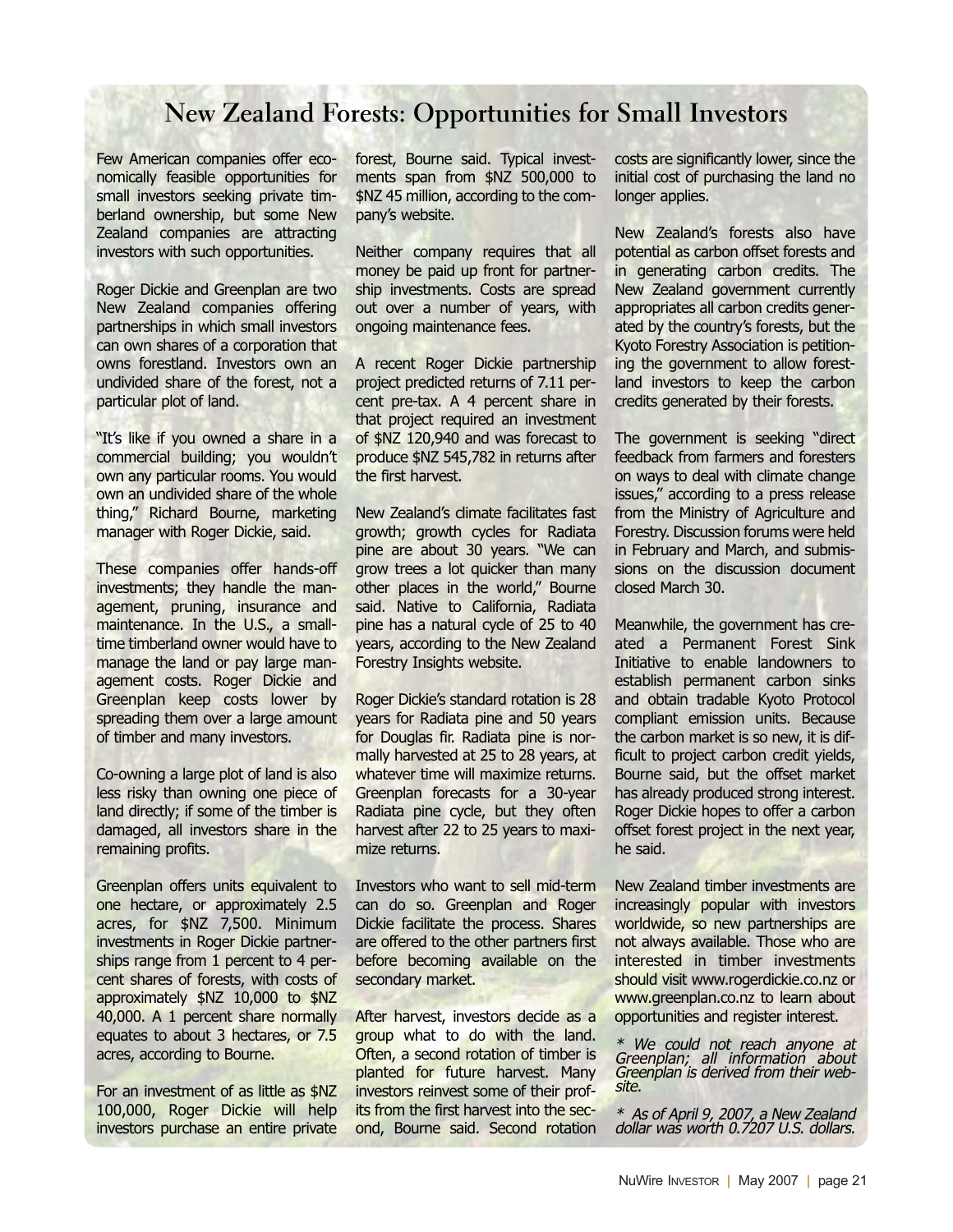# Investor Highlight

This month's investor highlight, mortgage broker and investor Katherine Swanberg, is a family friend of our executive editor. She is vice president of the Real Estate Association of Puget Sound and has experience in lease options, multi-family construction, raw land and foreign real estate.



In the past six years, Swanberg has acquired 20 properties through out Washington state, New York and Nicaragua. Swanberg is also

an expert in credit management and has taught credit repair courses to disadvantaged women for the state of Washington.

**NuWire:** What first led you to real estate investing?

**Swanberg:** I read Rich Dad, Poor Dad by Robert Kiyosaki. I think that book has probably done the most for me.

When I read that book I was an employee. I was working for somebody. I had no investments. I hadn't started saving money yet. Since I've read that book I have become self-employed, purchased a business and am very active in real estate investing.

**NuWire:** What kind of investment transactions have you done?

**Swanberg:** Most common is buy and hold. I've actually never sold a property. I have 20 houses right now in my portfolio that are single family up to fourplexes.

I'd probably say half the homes I have are single family; the rest are multi-family....The majority of those are rented out or I have lease option tenants living there with the intent to sell them the home after 12 to 24 months.

I've done a couple of new construction deals where I've purchased land and got construction financing and built multi-family and then those I've kept. So that's been the most common strategy for me.

**NuWire:** What have been your most profitable projects?

**Swanberg:** There [are] a couple deals I've done that have been new construction. The properties that performed the best are the ones that were brand new, that I built myself. They have the best cash flow and they also are turn-key. There's zero maintenance and I'm able to ask for the highest amount of rent in the neighborhood because I've got the nicest-looking property in the neighborhood.

As far as my lease options, actually buying used products or used homes, I've structured several different lease options where my tenants have actually put 10 percent down up front when they moved in.

I know you've heard a lot of people will say you make money in real estate when you buy; not when you sell.

Those were the first two deals where I'd really been paid my profit up front before I'd even purchased the home.

"The properties that performed the best are the ones that were brand new, that I built myself. They have the best cash flow and they also are turn-key."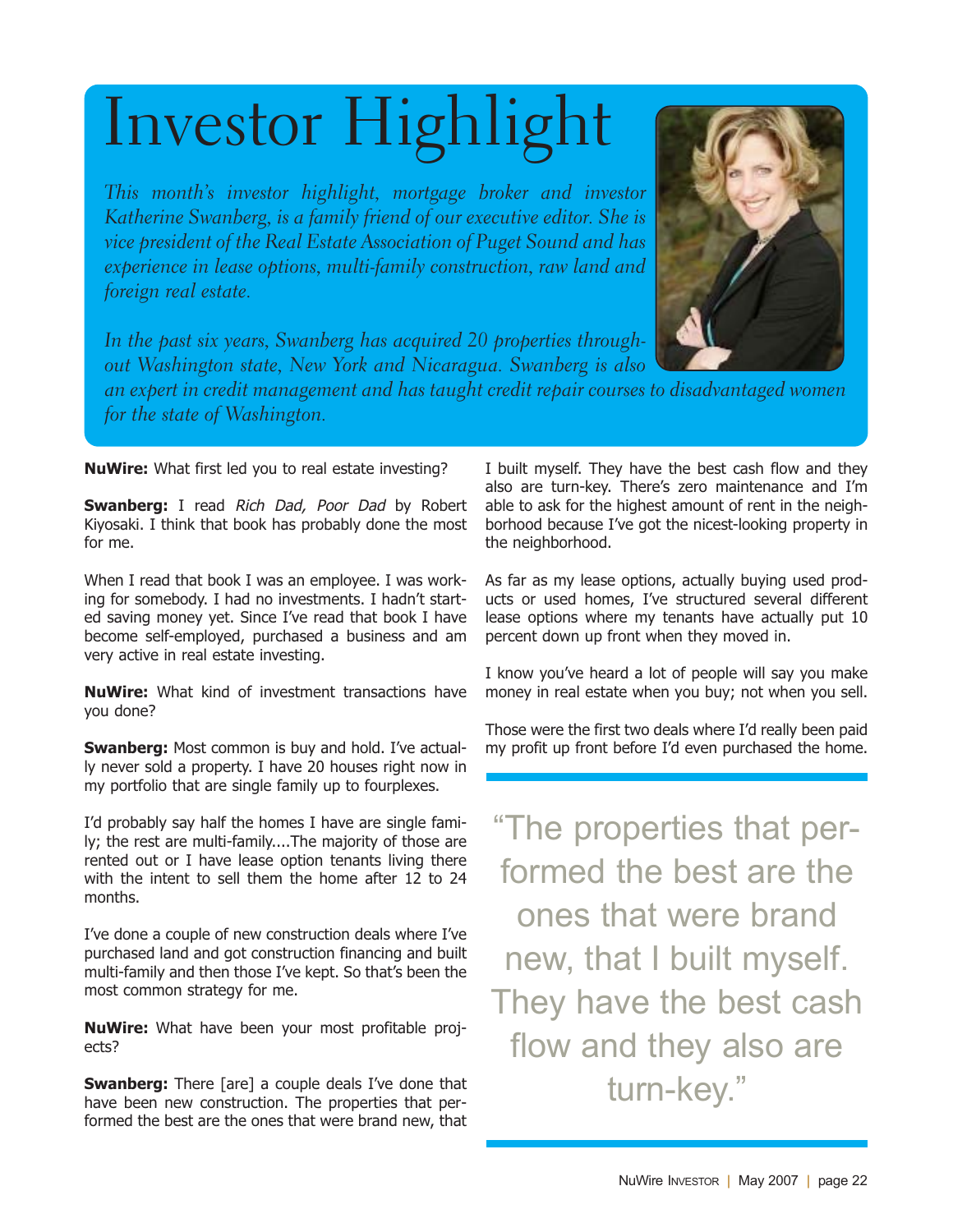So those are really exciting for me because I had fully vested tenants that have a massive incentive to perform, keep the house in good shape and get their credit in a position where they [can] buy. And whether they did or didn't was okay with me because I'd already made my 10 percent up front.

**NuWire:** Can you tell me about the hardest lesson you've learned so far?

**Swanberg:** I'm going through an eviction right now, and I realize that I have a desire to make my tenants happy, and to be able to be compassionate when they can't pay their rent on time, and to be able to bend the rules that I've actually put in place with a really solid lease agreement, and honor certain things that make it maybe easier for my tenants to pay rent on time.

And I've learned the hard way that that is not a way to run a business. I have to follow my contracts to a tee and I have to enforce them.

**NuWire:** What would you say is your biggest accomplishment?

**Swanberg:** I'm really proud of the number of properties I've been able to buy with an extremely small amount of money. It feels really good to understand the concepts of leverage and also systemizing my business.

It feels great to look at my assets and see all of the different kinds of homes that I've been able to acquire.

I love knowing that they're appreciating every year. I can use them to leverage. I can take money out of them to buy more properties, and it's an awesome feeling. I feel very much like I'm headed in the right direction.

"I love understanding the financial ramifications of every choice I make. I like understanding the benefits of what I'm doing."

**NuWire:** What's your thought about people who are quitting their job to pursue investing full-time?

**Swanberg:** I think if you're set up in a way where your credit is strong and your assets are strong and you're in a good financial position for a couple of years and you don't need to have the cash flow from a job, that's awesome. That's fantastic.

But what I see a lot of times is that people do one deal and they turn a nice profit on that deal and they quit their job. But they haven't necessarily put into their life a system so that they have replaced their job with a new job of being a full-time investor, which comes with again managing your business like it should be managed.

So they do a deal and they have a great success, but then they quit their jobs and they haven't put systems in place to duplicate that success over and over and over again. Those are the people that I worry about the most.

**NuWire:** How do you define success?

**Swanberg:** I don't care what your goals are; if you've been conscious enough to write them down and have a clear idea of where it is you want to head and you can track that and see that you're heading in that direction, I think that's success right there.

I don't think there's any end result. I think it's a continuous process of constantly [being] accountable for yourself and being very clear what your intentions are. And not forgetting to dream because I think a lot of people get trapped into the rut of just earning income for their family every day and they've stopped paying attention to what it is they'd really want to do. So that is success for me, when I see people reaching that.

**NuWire:** What do you love most about investing?

**Swanberg:** I love understanding the financial ramifications of every choice I make. I love the tax consequences. I love the books. I don't like doing the books, but I like understanding the benefits of what I'm doing.

I like teaching. I like giving back to people the information that I have. It's...the most comprehensive, most positive thing I've ever done. I like learning and I like pushing the envelope. There's no other industry I've ever been [in] that's caused me to do that more than this.

**NuWire:** What's the most common investment mistake that you see investors make?